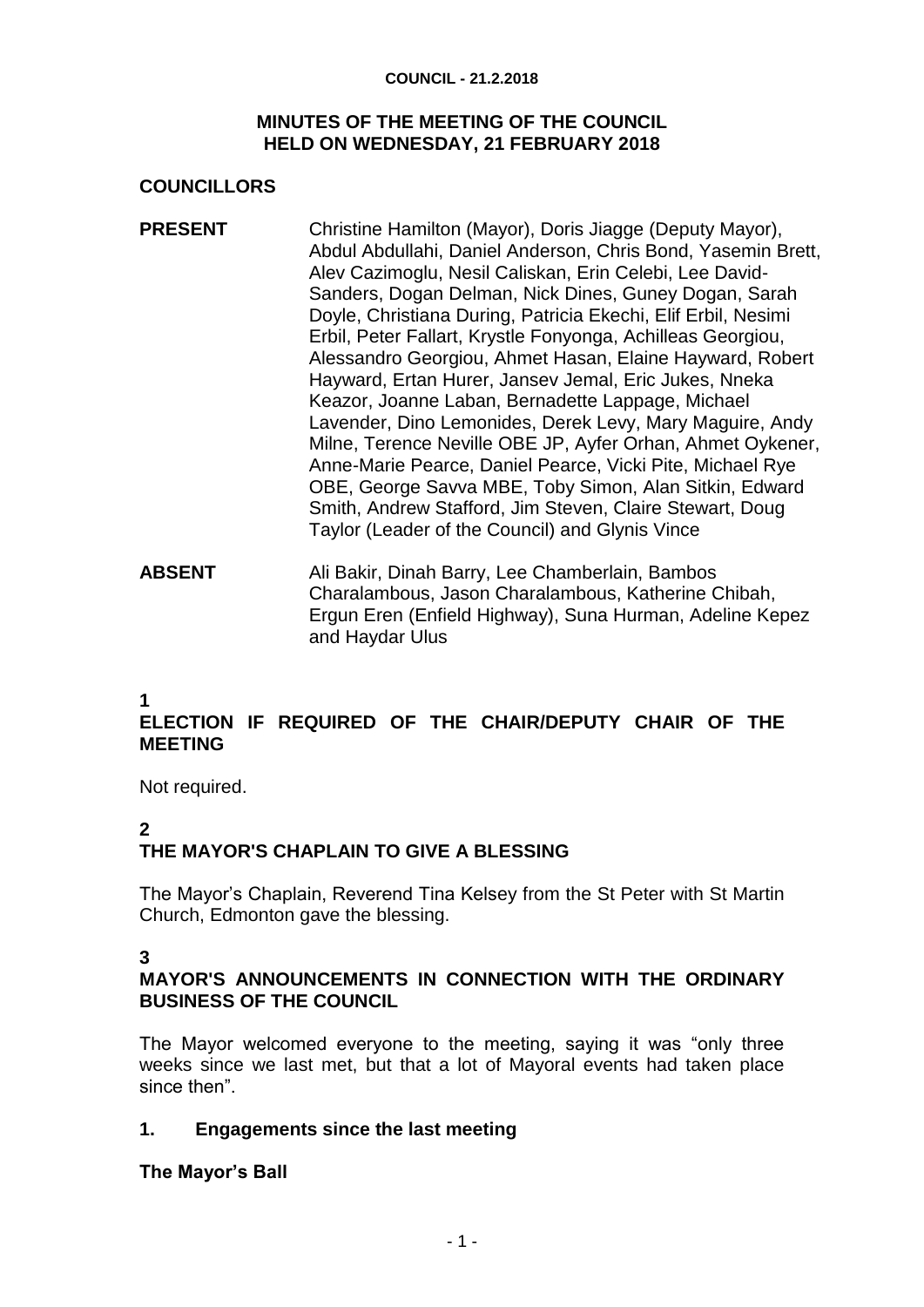The Mayor thanked everyone for attending and supporting the Enfield Cares Charity Ball which had been an amazing success: 250 people had attended. So far over £11,000 had been raised, a superb amount. The Enfield Cares charities would benefit hugely by the end of the Mayoral year.

## **The World Cancer Coffee and Cakes Day**

The day had been run by Hayes Reese, a fantastic Macmillan representative and over £500 had been raised for this worthy cause. The Mayor thanked everyone who had enabled this event to be a success.

#### **All People All Places Homeless Charity**

The Mayor said that she was still working with the All People All Places homeless shelter in Enfield. She had attended the shelter based at All Saints Church in Edmonton and had continued to be touched by the great work that they did. She had named them as one of her charity recipients.

#### **Citizenship Ceremonies**

The Deputy Mayor and the Mayor had on alternate weeks attended the weekly Citizenship Ceremonies. They were both proud to be present at these invents and to welcome the new citizens.

#### **Official Opening of Bridgewood House Care Home**

The Mayor had also been part of the official opening of the Bridgewood House Care Home with many of the other council members. She praised the great facilities now available to the residents of the Borough.

#### **2. Future Events**

The Mayor's charity work was progressing and she said that she would be very busy this year with the many events planned.

The next event the Mayors Quiz Night would be taking place at Forty Hall on the 16th March 2018 at 7pm. She asked members to put the date in their diaries.

The Mayor said that she was very lucky to be part of the team with Hayes Reese Macmillan rep and the Deputy Mayor, Councillor Jiagge who have been and are still happy to continue to work with me for the next three months on future charity fundraising events.

And finally, she said that the members might have heard that she had visited Wigan Council that week and had met the Mayor of Wigan (a Manchester City supporter). She reminded members that Wigan was her old home town and said that she had been delighted to watch the game where Wigan won 1-0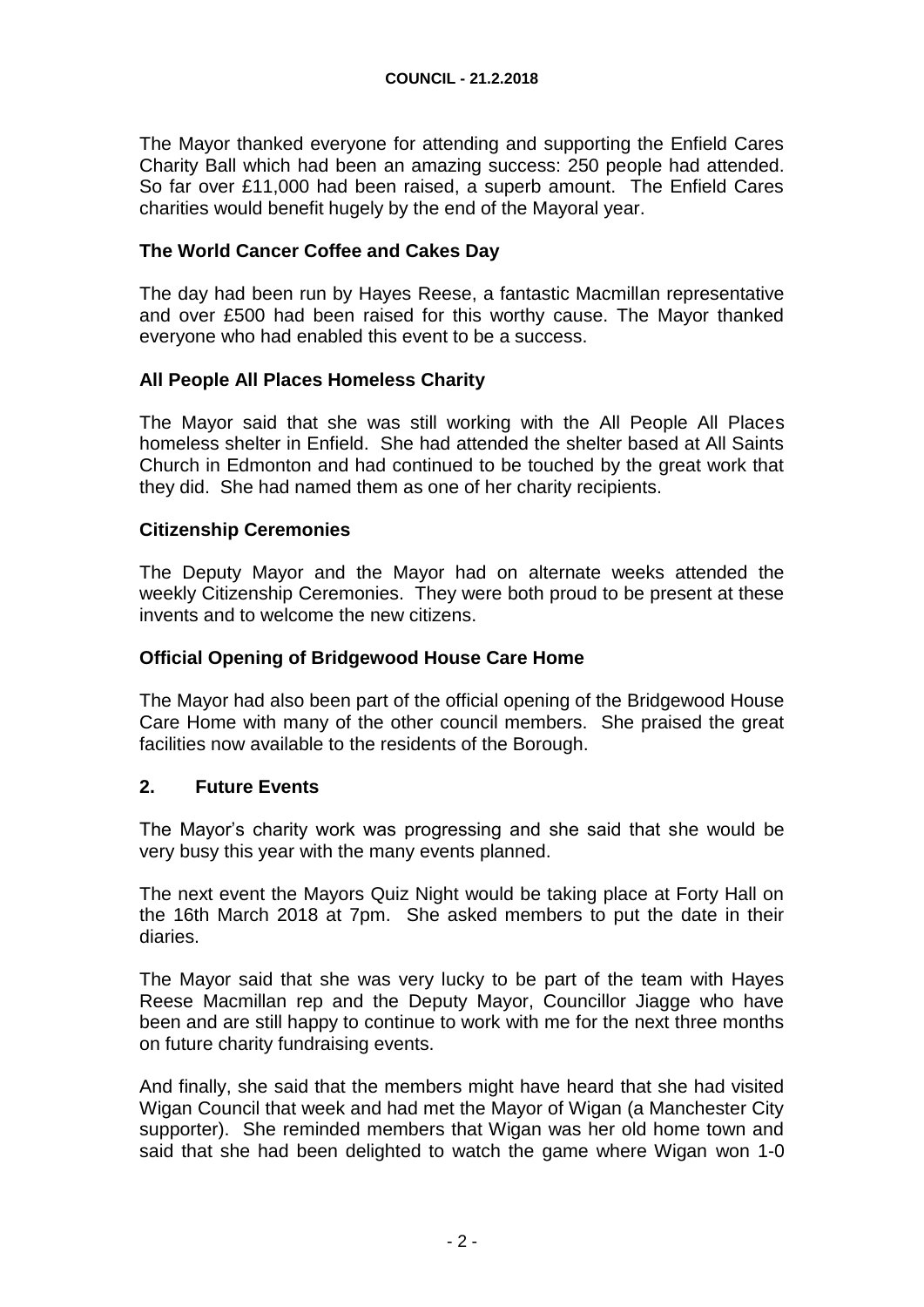against Manchester City (again, the same result as when they won the FA cup).

Enfield Town Football Club, now her real home team, was holding a "Women at the Game" match on Saturday the 10th March 2018, free for women, to celebrate International Women's Day (8th March 2018). The Mayor invited everyone to come along, to join the club, who would be playing Lowestoft Town FC, at home at the QE2 stadium.

The Mayor ended by saying that "I trust that our evening goes very smoothly tonight" and that "in order to aid the smooth running of the meeting", she would "be taking the speeches in the order that each group had indicated beforehand".

#### **4 MINUTES OF THE MEETING HELD ON 31 JANUARY 2018**

The minutes of the meeting held on 31 January 2018 were confirmed as a correct record.

# **5**

# **APOLOGIES**

Apologies for absence were received from Councillors Bakir, Barry, Chamberlain, Bambos Charalambous, Jason Charalambous, Chibah, Eren, Hurman, Jemal, Kepez, Stafford and for lateness from Councillors David Sanders and Keazor.

# **6**

# **DECLARATION OF INTERESTS**

Before inviting members to declare any interests, the Mayor asked Jeremy Chambers (Director Law and Governance) to make a short statement regarding the declaration of interests' requirements in relation to agenda item 7 Budget Report 2018/19 and Medium Term Financial Plan.

# NOTED

1. Under guidance issued by the Department of Communities and Local Government members would not be required to declare a Disclosable Pecuniary Interest (DPA) in relation to the budget or setting of the Council Tax. This was on the basis that Council Tax liability would apply to the borough's population as a whole, with councillors not having any unique position in that regard. The requirements within Section 106 of the Local Government Finance Act 1992 would, however, still apply, which required any Member who was two or more months in arrears on their Council Tax to declare their position and not vote on any issue that could affect the calculation of the budget or Council Tax. No declarations in this respect were made at the meeting.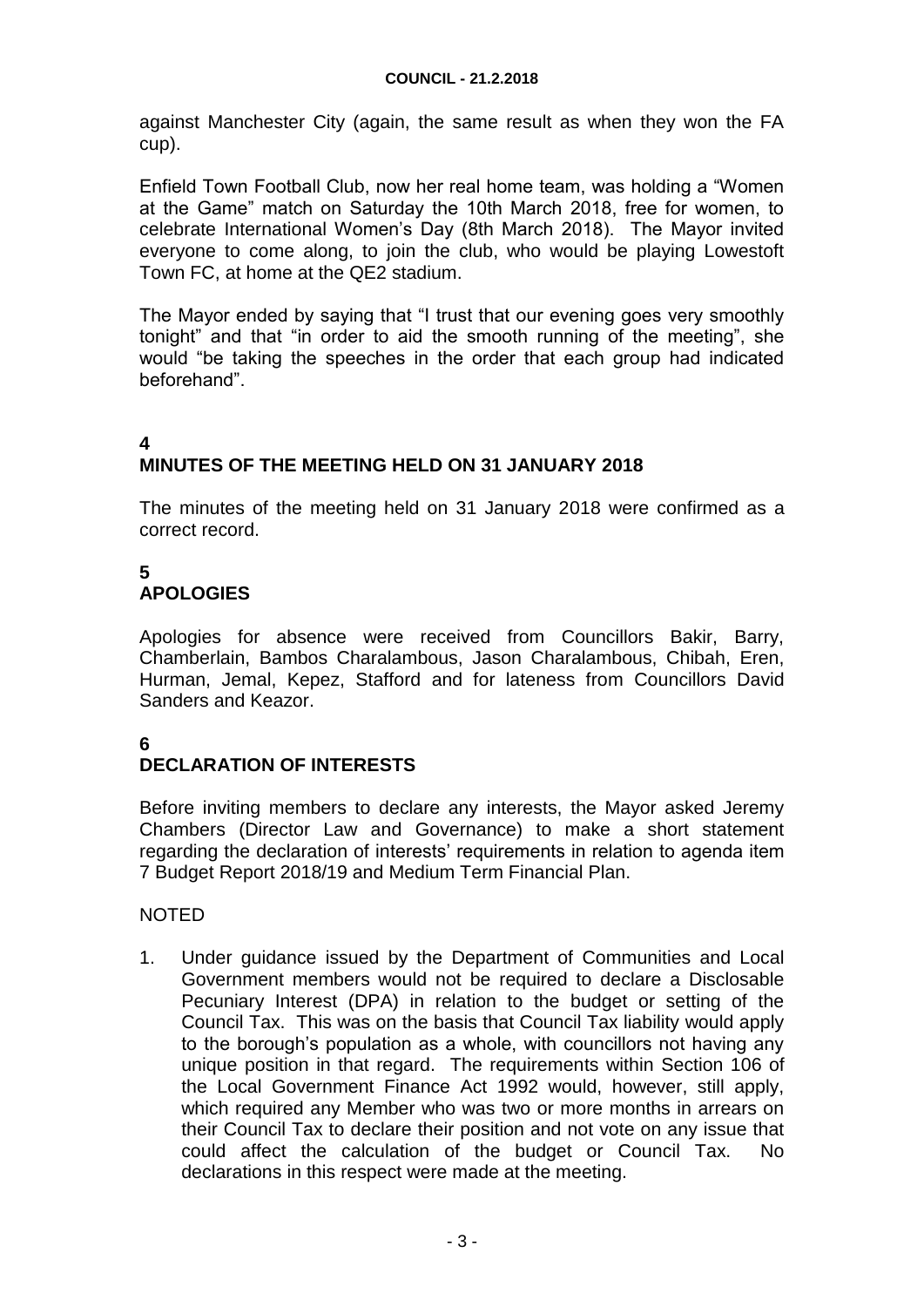- 2. The Councillor Conduct Committee (May 2013) had also granted a dispensation for all members in terms of the declaration of Disclosable Pecuniary Interests relating to the setting of housing rents. Subject to the requirements within Section 106 of the Local Government Finance Act 1992, this would allow all members to participate in the debate and vote on decisions relating to the setting of the Council Tax and Housing Rents.
- 3. Having noted the advice provided, the following interests were declared at the meeting:
	- Councillors Caliskan, Ekechi, Elif Erbil and Fonyonga declared disclosable pecuniary interests in Motion 10.9 in the name of Councillor Levy on NHS pay as they worked in the NHS.
	- Councillor Alessandro Georgiou declared a non-pecuniary interest in Item 10.8 Motion in the name of Councillor Laban on the extension of the Mayor of London's Ultra Low Emission Zone as he worked for a company which had a client who was involved in the industry.
	- Councillor Laban declared a non-pecuniary interest in Motion 10.10 Motion in the name of Councillor Orhan as her mother worked in a school which had been run by Carillion.

# **7**

# **BUDGET REPORT 2018/19 AND MEDIUM TERM FINANCIAL PLAN 2018/19 TO 2021/22**

Councillor Taylor moved and Councillor Lemonides seconded the report of the Executive Director of Finance, Resources and Customer Services (145A) presenting for approval the Budget for 2018/19 and the Medium Term Financial Plan.

# NOTED

- 1. Recommendations 2.1 2.11 had been endorsed and recommended onto Council for formal approval by Cabinet on 14 February 2017.
- 2. The report would need to be considered in conjunction with Report No: 152A on the Part 2 Council agenda (Min 17 refers).
- 3. The addendum to the report provided to members of the Council as the report as originally published inadvertently included two recommendations (recommendations 2.12 and 2.13), that were decisions taken by Cabinet when it last met (14 February 2018) and are not decisions to be taken by Council.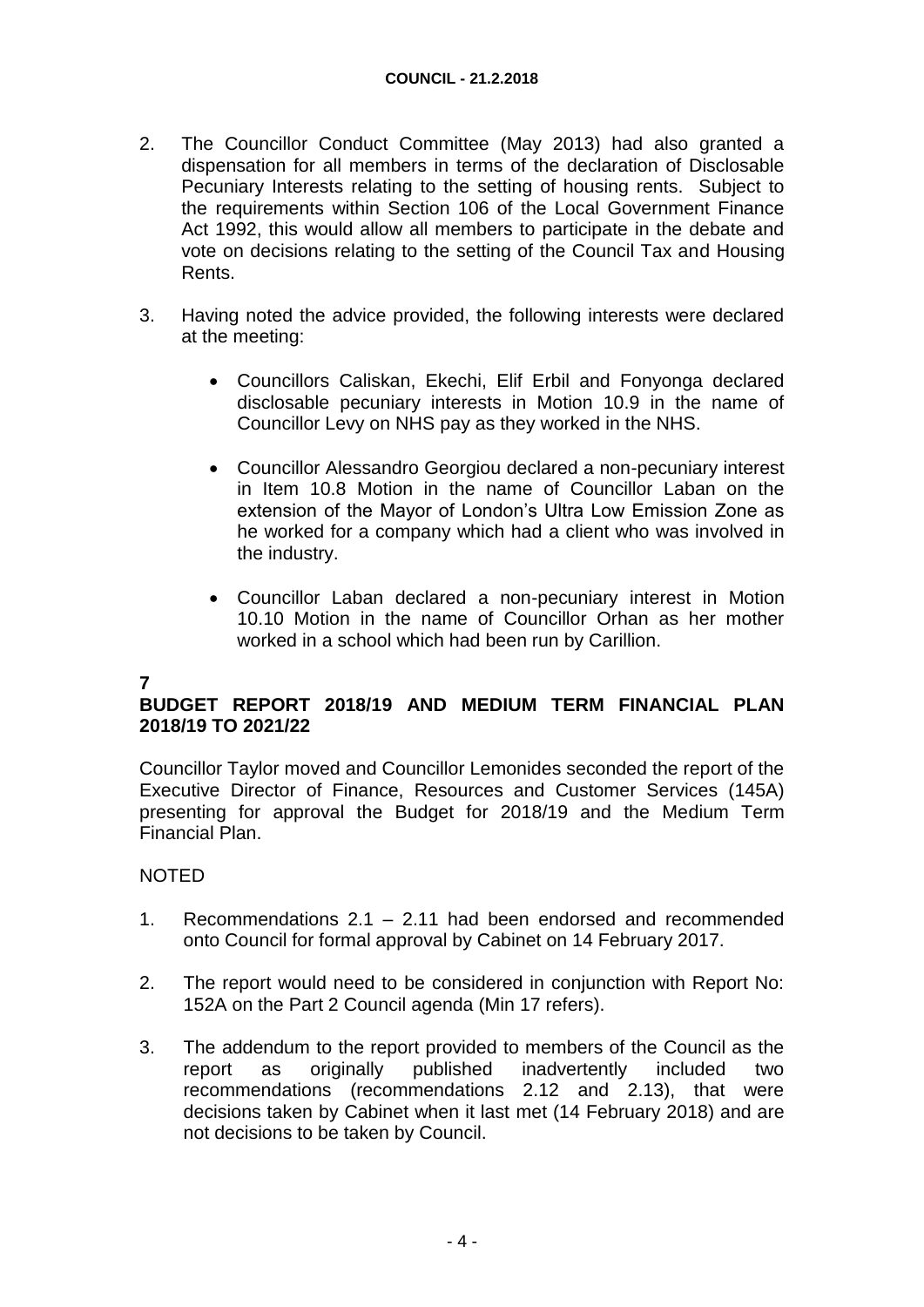- 4. The tabled note setting out how the discussion of the item would be considered at the meeting
- 5. The following comments highlighted by the Leader of the Council:
- a. The Leader thanked officers for all their hard work in putting together the balanced budget proposed.
- b. He welcomed the Government's fair funding review and the pilot business rate retention pool, as steps to providing possible solutions to the large funding gap which the Council was facing from 2020 onwards, but he was concerned that the Government, when allocating funding was prioritising Conservative areas, rather than focussing on the needs of the poor, vulnerable and those at risk.
- c. He felt that it was an extraordinary budget as the Labour administration had managed to navigate austerity and massive funding cuts, whilst preserving services and imposing minimal Council tax rises. He would have liked to do more, but the Tory Government wanted to shrink public provision.
- d. The Council had been very efficient and had managed to do more with less, but this had been at a price of reducing salaries, less cover for checking work, removal of the best of the last Labour Government initiatives supporting vulnerable residents, cutting their life chances. He felt that the Government were to blame if this led to dirtier streets, lack of road repairs, closure of libraries and greater risk to children.
- e. To recognise that many councils were struggling, Conservative Northamptonshire had been tipped over the edge, local government finances were close to unsustainable. Fifty percent cuts to Children's Services's funding had become the norm. Councils were having difficulty carrying out their statutory duties. All public services were in trouble - 2010-2018 would be known as the dark ages of social regression:
- f. In his view the only way to address this crisis would be to elect a Labour Government.
- g. The proposed budget showed efficiency in its allocation of resources, clear priorities in children's services, adult social care, the public realm and customer services, and a back office fit for purpose. It also showed innovation and would be a good foundation for the coming financial year. However he feared that there would be even greater challenges for the two years ahead.
- h. This year the administration had been able to provide additional resources for children's services (including setting up a new Special Educational Needs school on the old Michenden site), adult social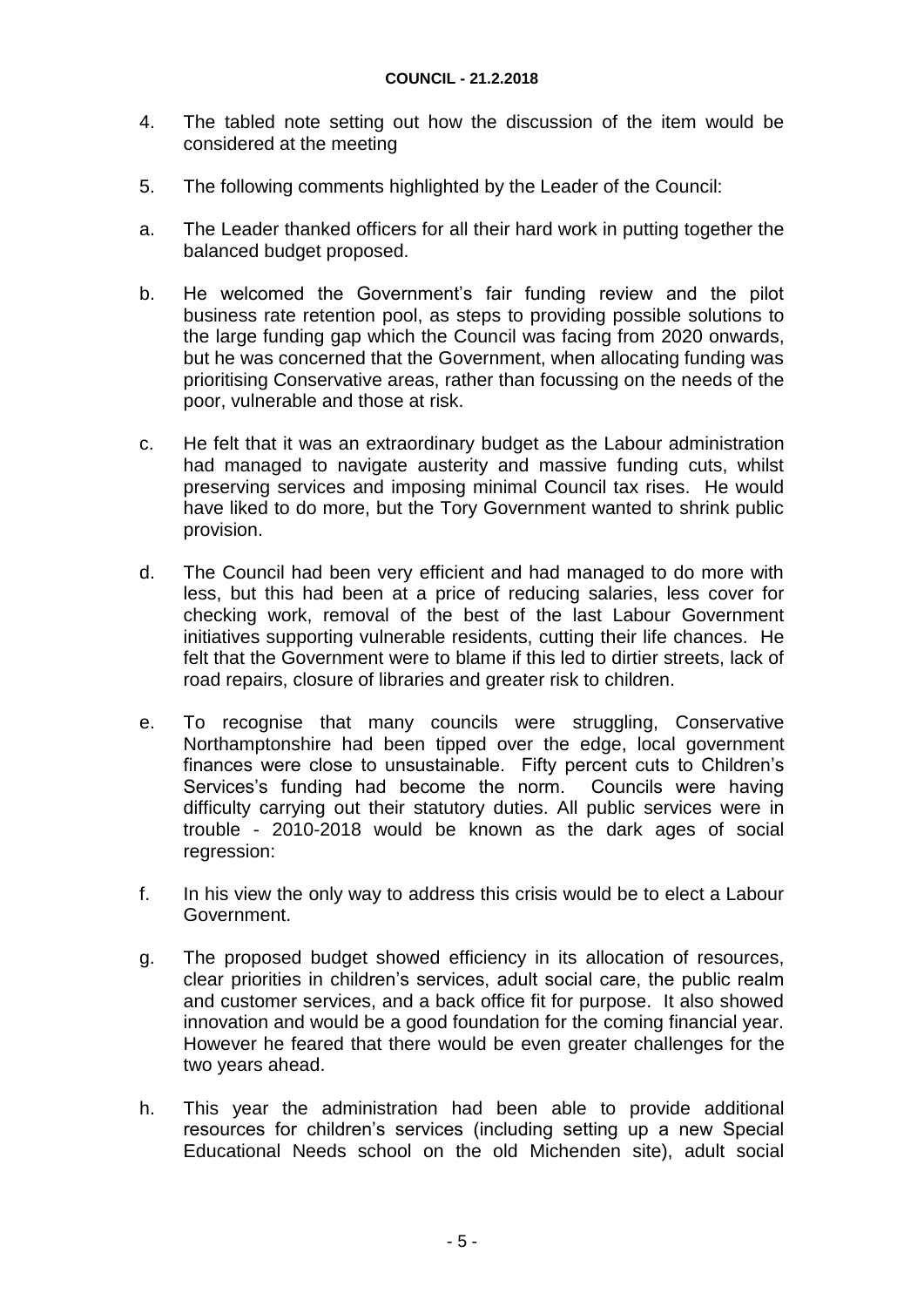services, roads and pavements, to further develop regeneration, estate renewal and infrastructure projects. He was proud of their track record.

- i. His colleagues would further make the case for Labour values of diversity, fairness, equality, opportunity and community.
- j. He was not ashamed of increasing the Council Tax and of using the social care precept whilst keeping the Council tax as low as possible to pay for these services. He would not neglect the poor and vulnerable or put citizens at risk.
- 5. Councillor Taylor moved and Councillor Lemonides seconded an amendment to add an additional recommendation to the report, recommendation 12, which set out how any additional income received as part of the London Pilot Business Rates Pool would be allocated. Areas to benefit would include children's services, council tax benefit welfare reserve, the Town Centre Fund, investment in broadband for business, crime reduction, environmental and street scene improvements. More detail was set out in the table attached to the recommendation at the end of this item. The amounts in column B would be spent early in the 2018/19 financial year and those in column A later in the year, following confirmation of the funding. The details of the expenditure would be subject to later Cabinet reports.
- 6. Councillor Laban moved and Councillor Smith seconded an amendment to divide recommendation 2.1 (ii) in two so that setting the 2% Adult Social Care Precept was a separate recommendation.
- 7. Councillor Laban moved and Councillor Smith seconded an amendment proposing an alternative budget for 2018/19 with additional savings.
- 8. A debate took place on the substantive report and all three amendments.
- 9. The comments of the Majority Group:
- a. The budget papers set out how the Labour administration had invested for the future and created a Council that was lean and fit for purpose, ready for the challenges ahead.
- b. Any increase in the Council tax was not welcome, but there was no choice. Additional money raised would be spent wisely and carefully and universal services would continue to be provided. It would be hard work and tough decisions would be needed. Although, the Council's balances were not as healthy as they once were, finances were sound and financial management was strong.
- c. To acknowledge that there were inaccuracies in the Opposition's proposed budget and a lack of detail on how they would manage, for example, the £13.5m cuts for next year.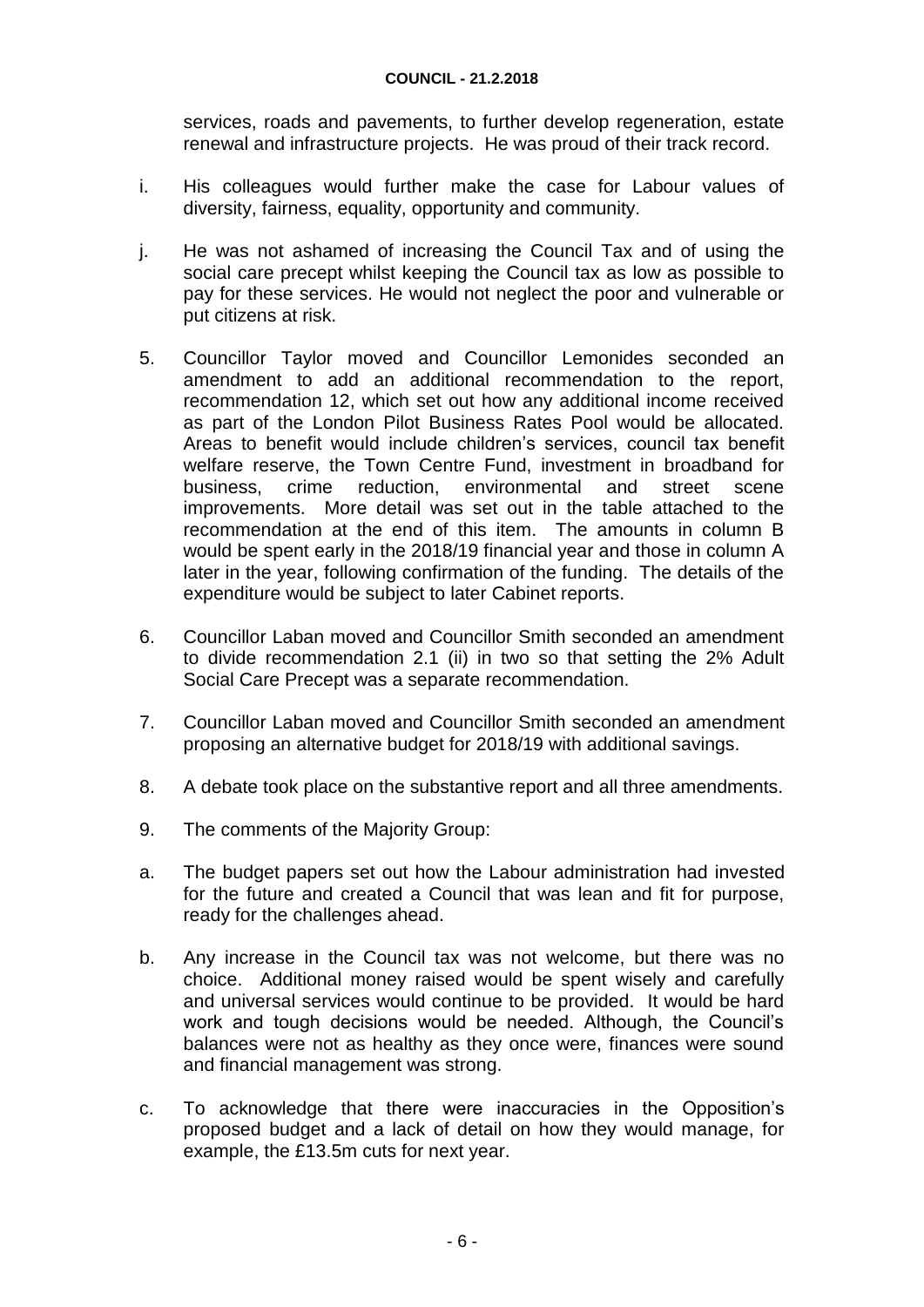- d. To acknowledge that most of the borrowing was capitalised and could not be spent on revenue, that the administration could not set their own borrowing targets and the Council was working on new structures to decrease the use of consultants: it took time for new initiatives to take effect.
- e. To recognise that experts had said that there would be a £2 billion shortfall in Children's Services by 2020. This was as well as rising numbers of vulnerable residents (including asylum seekers) and an increasing number of new duties being imposed by Government, without extra funding. The Council would continue to focus on its statutory duties, was proud of its achievements in Children's Services: maintaining the highest standards in youth provision, improving the Children's Centres' offer whilst making savings, receiving good Ofsted judgements, building a new Special Educational Needs School, receiving a quality mark for the Youth Offending Service and continuing to work with the voluntary sector.
- f. The administration valued the joint working it had with the voluntary sector and had worked hard to protect it by securing joint funding from external agencies and encouraging the building of strong communities.
- g. To recognise that the previous Conservative Administration had, when in power, increased the Council Tax by 26%, the highest in London. The view that a Conservative administration would not protect the working classes, the poor, the homeless or the unemployed.
- h. To understand that Enfield had endured £161m worth of cuts since 2010 with a further £35m proposed by 2020.
- i. Disbelief that a Conservative administration would remove the cycle lanes as suggested by Councillor Smith in the Enfield Independent as this would be very expensive and could result in the Council having to repay Transport for London.
- j. To recognise that the cuts caused by Tory austerity had had a terrible impact and that it was untrue that the country could not afford to fund public services. A £2.5 billion funding gap in adult social care was a record to be ashamed of. In contrast the Labour administration had much to be proud of including the introduction of independent living allowances, direct payments, reduction in delayed discharges from hospital, support for learning disabilities, to the voluntary sector, introduction of a new commissioning process, a clear focus on evidence based outcomes and improvements in safeguarding.
- k. To acknowledge the improvements in public health, encouraging residents to move more, increasing attendances at leisure centres, support for those suffering from drug and alcohol addiction, provision of world class facilities including the new Silverpoint sexual health clinic,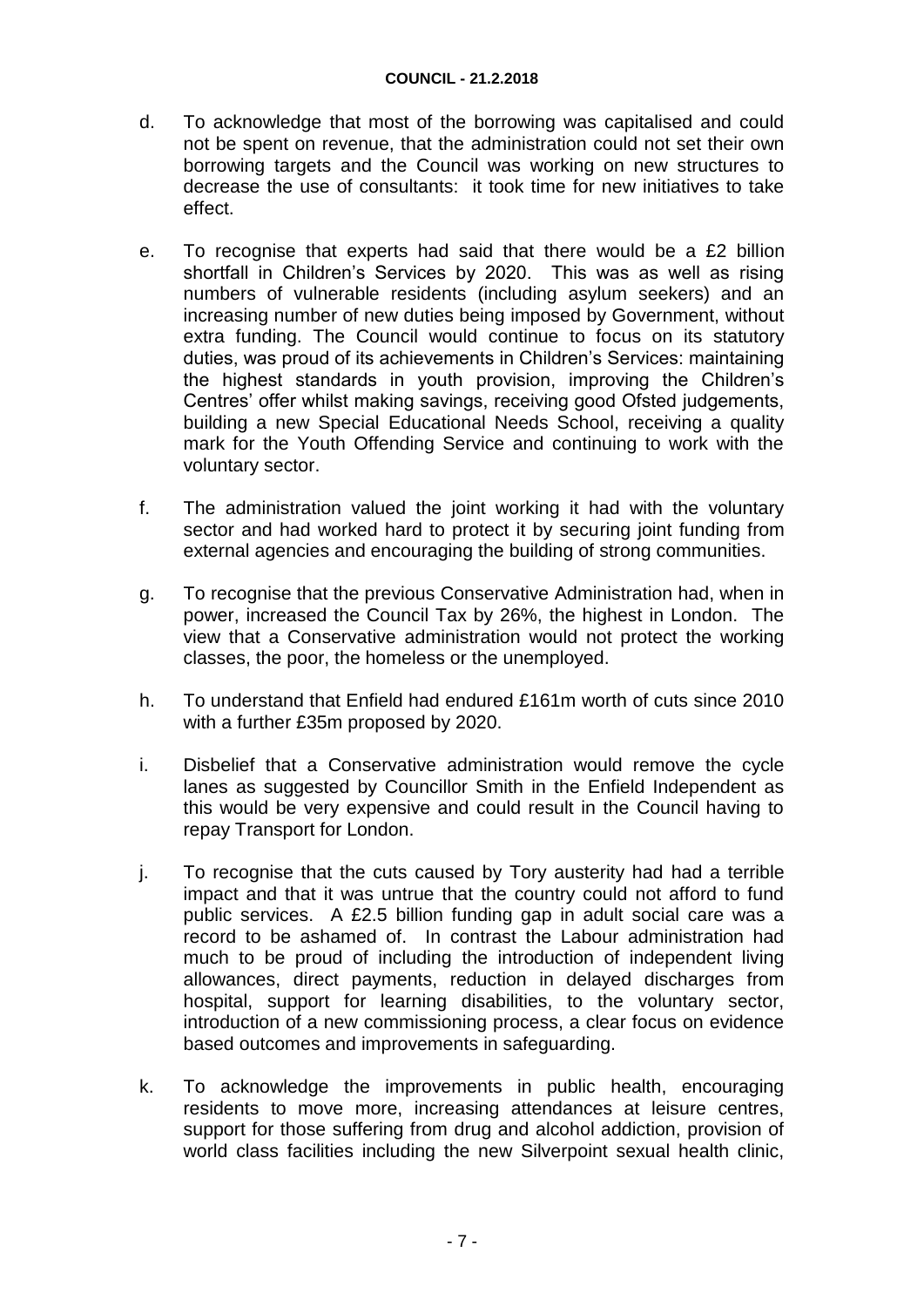£12m to support victims of domestic violence and 16 extra community police officers.

- l. To regret the decimation of local authorities by Government cuts and reflect on the numbers of excellent officers who have left the authority and including at agencies such as Jobsnet.
- m. To recognise the work that had been done over the last 8 years of the Labour administration. There are now no vacant industrial estates in the borough, many new jobs had been created, redevelopment of the Montague Estate begun, Energetik created, 380 independent artisans given space at Building Bloqs. The borough was in a much improved economic state. This was thanks to the work of officers under Ian Davis and James Rolfe.
- 10. The following issues highlighted by the Opposition Group:
- a. The alternative budget set out in amendment 3, devised by the opposition, prepared with the help of finance officers. (The officers were thanked for their work). The extra funding released from the additional savings proposed would be prioritised for roads maintenance, introducing a weekly food waste collection which the Council will have a statutory duty to provide, abolishing the charge for large recycling bins, reversing the voluntary sector savings agreed by the administration and providing Christmas cheer with a proper budget for Christmas lights.
- b. To recognise that the overall cuts in public spending were due to the failing Labour administration which had been in charge since 2010 and the economic failures of the previous Labour Government. In the Opposition's view failings included the £29m spent on outside consultants including £9m on legal fees, the artificial intelligence which had not yet been implemented, the IT which was not comprehensive enough, the money wasted on the failed Meridian Water deal. This could all have been spent on improving services for Enfield residents.
- c. The view that the administration should have made more savings earlier as they knew that Government funding was being withdrawn and that more should have been done to make better use of the money that was available. They had spent too much on, what the Opposition considered vanity projects, such as cycle lanes.
- d. To acknowledge concern about the huge increase in borrowing and debt and the practice of setting their own boundaries to borrowing allowances. As at 31 December 2017, the Council had a borrowing total of £597m: debt had increased by £51m a year, equivalent to £1,820 a person; and the reserves had decreased.
- e. To acknowledge that it was mostly a myth that the Council's income had decreased. Overall, since 2014/15, the Council's controllable expenditure had increased. Although the revenue support grant had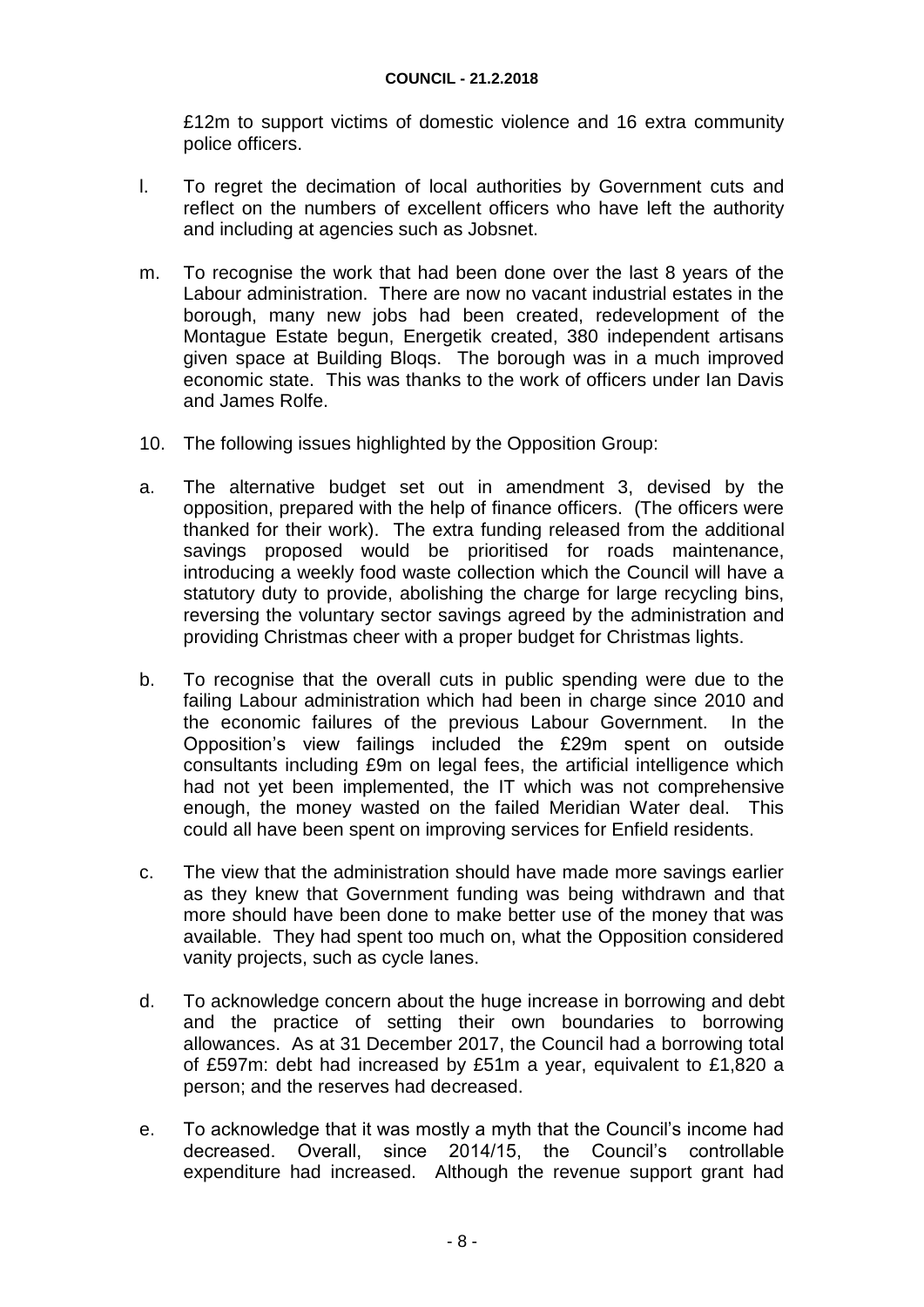been removed, this was being replaced by allowing Council's to retain more of their business rates.

- f. To recognise that the Opposition was providing cross party support for fairer funding and would support the Adult Social Care precept, but could not support overspends or increased borrowing.
- g. The view that the more should be spent on road maintenance, street lighting, gully cleansing and pot holes, repairs to pavements, improving the street scene.
- h. Concern about the increasing social care costs arising from the aging population.
- i. To acknowledge concern about the failure to take up the increased capital expenditure available to build new schools, the cuts to SEN transport, and concern that the Housing Gateway and Energetik companies would not meet projections.
- j. To acknowledge that all money spent came from the taxpayer and had to be spent wisely, that it was good to force councils to become more efficient, to get rid of bloated bureaucracies and to achieve more with less.
- k. Concern about the cuts to the Local Implementation Plan funding which could affect projects such as Cycle Enfield, the money would have to be found from somewhere else.
- 11. During the debate Councillor Stewart proposed and Councillor Taylor seconded a proposal to extend the time available for the budget debate by 15 minutes. This was agreed without a vote.
- 12. Councillor Taylor's right to reply on the first amendment creating an additional recommendation on the allocation of 40% of the additional funding from the London Business Rates Pilot pool. He dismissed the Opposition's budget which he said showed no indication of where the additional funding would come from.
- 13. Councillor Laban's right to reply on the opposition amendments, expressing the hope that the administration would support the proposal to divide recommendation 2.1 (ii) into two parts and that the administration would accept the alternative budget, including the provision for a weekly food waste collection.
- 14. Councillor Taylor's summing up that it had been a Shakespearean night involving history, comedy and tragedy – mostly tragedy. The Council's core funding had declined, the population and social care demands had increased, but the Labour administration had produced a balanced budget and managed to improve services. In 9 years they had only increased the Council tax by 5%.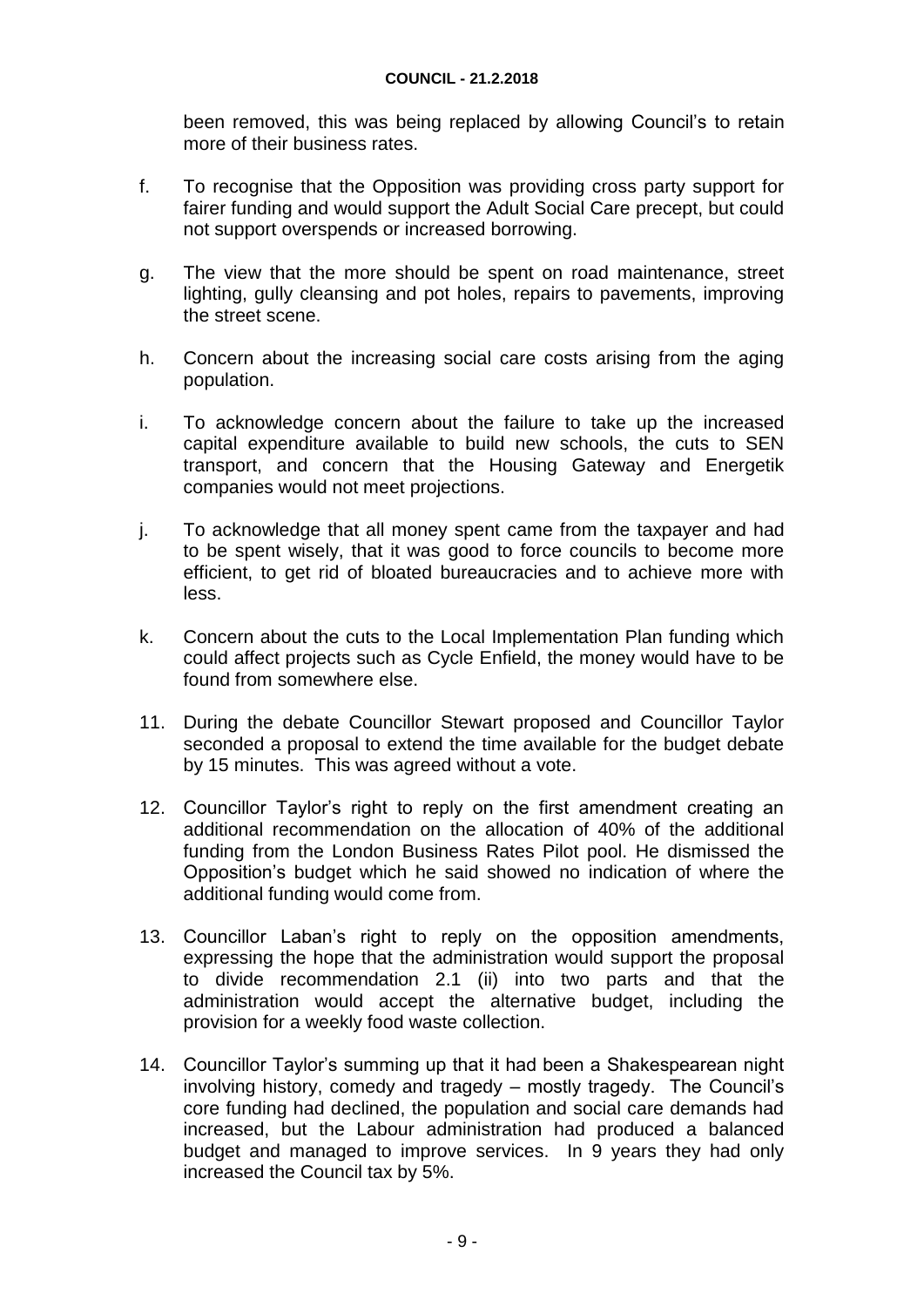Following the debate, the recommendations in the report were put to the vote and approved with the following results.

# **AGREED**

- 1. With regard to the revenue budget for 2018/19:
	- (i) To set the Council Tax Requirement for Enfield at £121.079m in 2018/19;
	- (ii) To set the Council Tax at Band D for Enfield's services for 2018/19 at £1,261.17 (paragraph 8.1), being a 2.99% general Council Tax increase and a 2.00% Adult Social Care Precept.
	- (iii) To approve the statutory calculations and resolutions set out in Appendix 10 of the report.
- 2. With regard to the Prudential Code and the Capital Programme:
	- (i) To note the information regarding the requirements of the Prudential Code (section 9);
	- (ii) To agree the Approved Capital Programme for 2018/19 to 2021/22 as set out in section 9 (and Appendix 9). Also to note the Indicative Capital Programme and agree that these indicative programmes be reviewed in the light of circumstances at the time;
	- (iii) To agree the Prudential Indicators, the Treasury Management Strategy, the Minimum Revenue Provision policy and the criteria for investments set out in section 9 and Appendices 4 & 5 of the report.
- 3. To approve the Medium Term Financial Plan, including the savings proposals set out in Appendix 2, and to adopt the key principles set out in paragraph 10.8 of the report.
- 4. With regard to the robustness of the 2018/19 budget and the adequacy of the Council's earmarked reserves and balances:
	- (i) To note the risks and uncertainties inherent in the 2018/19 budget and the Medium Term Financial Plan (sections 10 & 11) and agrees the actions in hand to mitigate them;
	- (ii) To note the advice of the Executive Director of Finance, Resources & Customer Services regarding the recommended levels of contingencies, balances and earmarked reserves (section 12) and have regard to the comments of the Executive Director (section 13) when making final decisions on the 2018/19 budget;
	- (iii) To agree the recommended levels of central contingency and general balances (section 12).
- 5. To agree the Schools Budget for 2018/19 (Section 5.10 and Appendix 14).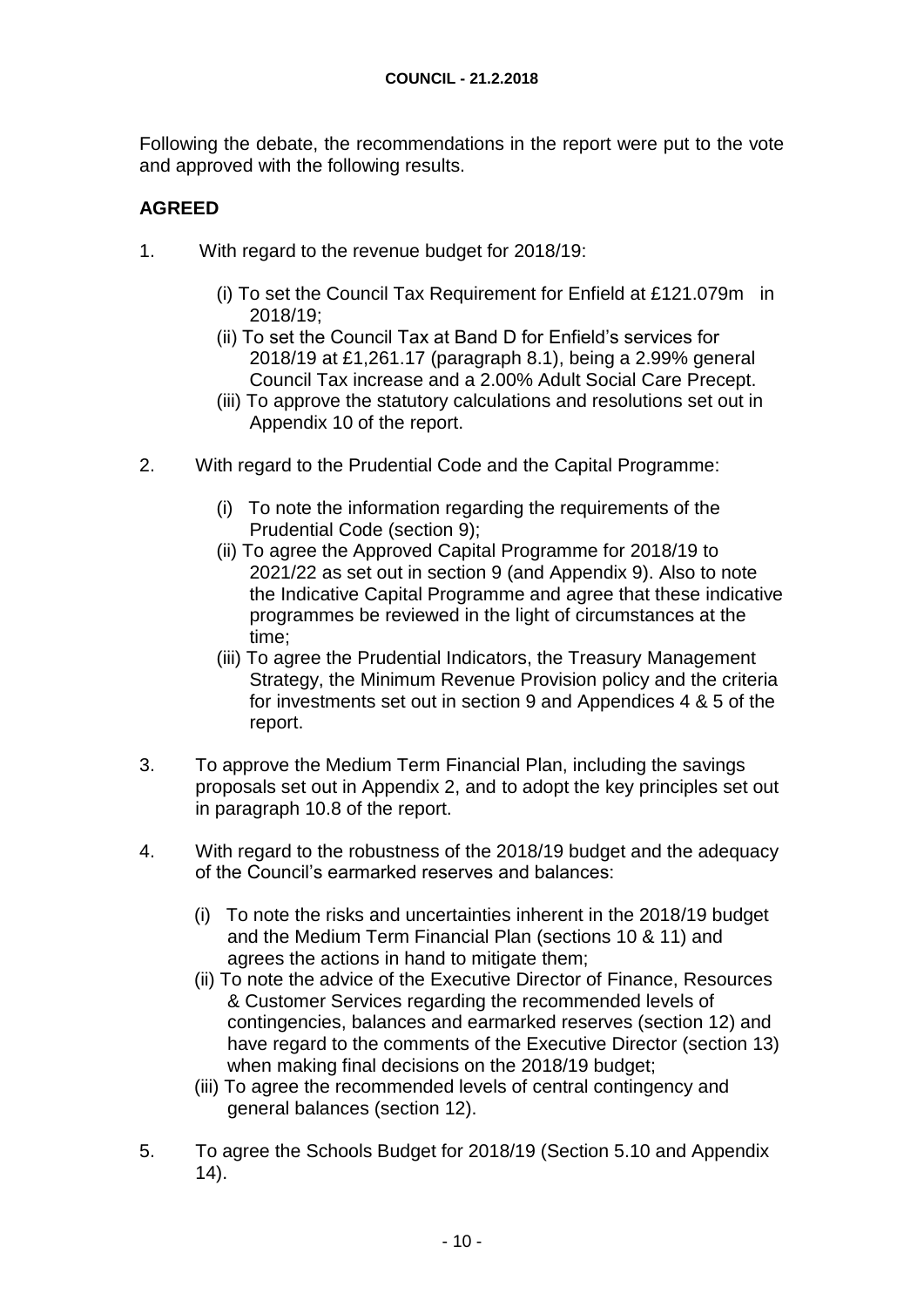- 6. 86m is applied as a one-off contribution to the General Fund in 2018/19.
- 10. To agree the planned flexible use of capital receipts in 2017/18 of £6.7m and approve the planned flexible use of capital receipts in 2018/19 being £1.7m.
- 11. To note the feedback and minutes from the Budget Consultation and Overview and Scrutiny Committee Budget Meeting on 18th January 2018 as set out in Appendices 1a and 1b.
- 12. In respect of the London Pilot Business Rates Pool the Council resolved as follows:
	- a. To note that there may be additional business rates income in 2018/19 due to the operation of the London Pilot Business Rates Pool totalling an estimated £4.2m.
	- b. That £1.8m of the estimated £4.2m anticipated funding allocation be allocated in accordance with Column B of Table 1 (below) for use from early in the financial year 2018/19;
	- c. That subject to the confirmation of the additional business rates funding and a further detailed report to Cabinet, the balance of £2.4m is allocated to the initiatives detailed in Column A of Table 1 (below).

| <b>Table</b><br>1                                                                         | Column | Column     |
|-------------------------------------------------------------------------------------------|--------|------------|
| <b>Initiatives</b>                                                                        | A      | в          |
|                                                                                           | Total  | initial    |
|                                                                                           | £m     | allocation |
|                                                                                           |        | £m         |
|                                                                                           |        |            |
| <b>Children's Services</b>                                                                | 1.50   | 0.60       |
| Initiatives to invest to manage the demand pressures on                                   |        |            |
| Children's Services such as families without recourse to public                           |        |            |
| funds, children with special educational needs and children with<br>mental health issues. |        |            |
| <b>Council Tax Benefit Welfare Reserve</b>                                                | 0.50   | 0.25       |
| This will be a fund to help residents struggling due to austerity                         |        |            |
| measures such as the roll out of Universal Credit.                                        |        |            |
| <b>Town Centre Fund</b>                                                                   | 0.30   | 0.15       |
| Besides continued investment in public realm, the Council will                            |        |            |
| work alongside existing and new business in supporting the                                |        |            |
| overall health of town centres.                                                           |        |            |
| <b>Investment in Broadband for businesses</b>                                             | 0.50   | 0.25       |
| We will work with local businesses and external partners to                               |        |            |
| develop plans to further develop and improve digital connectivity                         |        |            |
| in the borough, so that all Enfield's businesses have the highest                         |        |            |
| possible digital infrastructure for the future.                                           |        |            |
| <b>Crime Reduction</b>                                                                    | 0.30   | 0.15       |
| This will prioritise helping young people to get out of criminalised                      |        |            |
| environments.                                                                             |        |            |

# **BUSINESS RATE ADDITIONAL INCOME**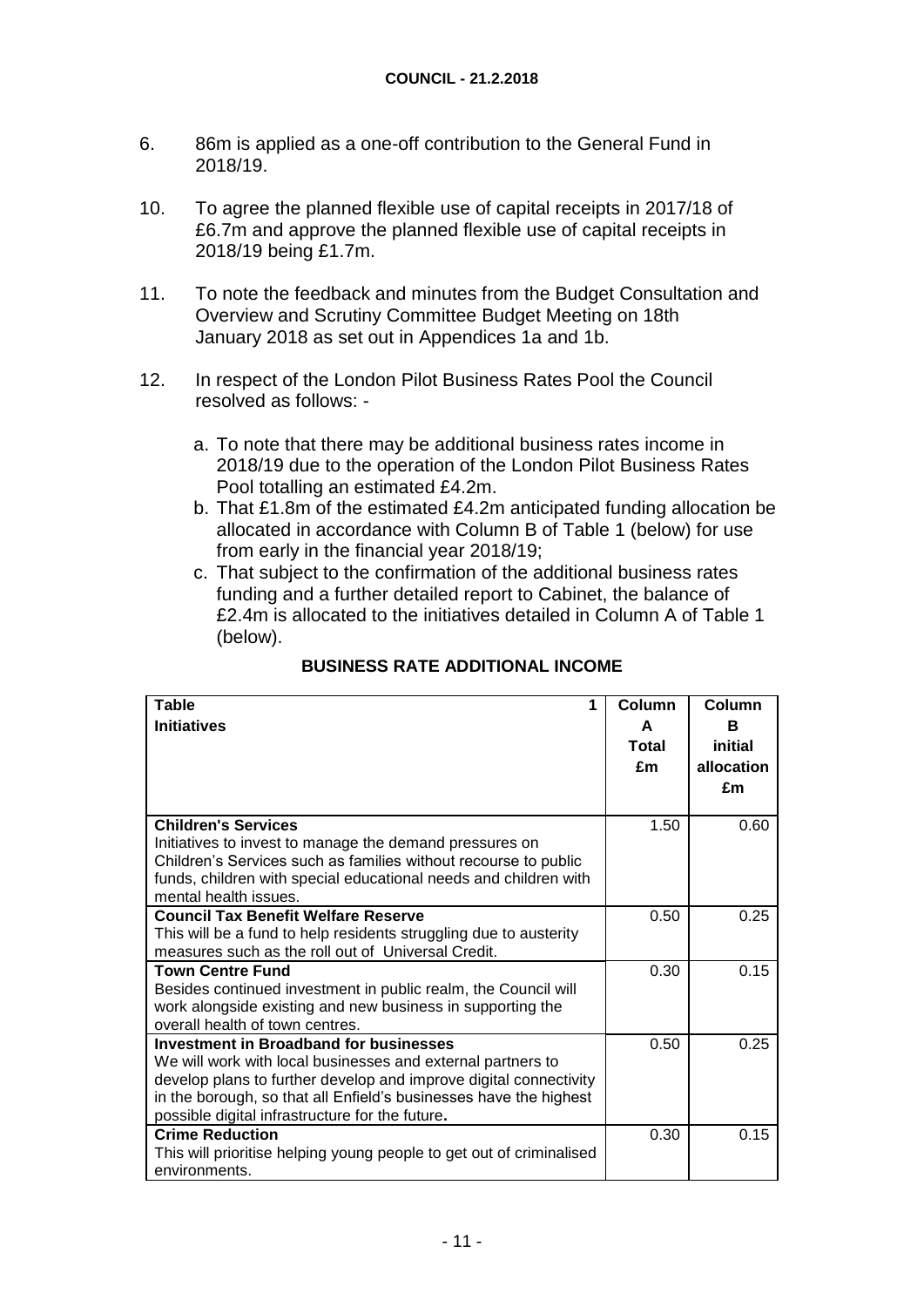#### **COUNCIL - 21.2.2018**

| <b>Environmental and Streetscene Improvements</b><br>This will enable targeted improvements in street cleansing in | 0.40 | 0.20 |
|--------------------------------------------------------------------------------------------------------------------|------|------|
| areas of high footfall and investment in the streetscene.<br>Contingency                                           | 0.70 | 0.20 |
| Total                                                                                                              | 4.20 | 1.80 |

In accordance with standing order regulations 2014 the vote was recorded in relation to the decisions in 1 (ii) & (iii), 2 (i), 4 (i) & (ii), 5, 9,10,11 & 12.

For: 48

Councillor Abdul Abdullahi Councillor Daniel Anderson Councillor Chris Bond Councillor Yasemin Brett Councillor Nesil Caliskan Councillor Alev Cazimoglu Councillor Erin Celebi Councillor Dogan Delman Councillor Nick Dines Councillor Guney Dogan Councillor Sarah Doyle Councillor Christiana During Councillor Pat Ekechi Councillor Elif Erbil Councillor Nesimi Erbil Councillor Peter Fallart Councillor Krystle Fonyonga Councillor Achilleas Georgiou Councillor Alessandro Georgiou Councillor Ahmet Hasan Councillor Elaine Hayward Councillor Robert Hayward Councillor Ertan Hurer Councillor Doris Jiagge Councillor Eric Jukes Councillor Nneka Keazor Councillor Joanne Laban Councillor Bernadette Lappage Councillor Michael Lavender Councillor Dino Lemonides Councillor Derek Levy Councillor Mary Maguire Councillor Don McGowan Councillor Andy Milne Councillor Terence Neville Councillor Ayfer Orhan Councillor Ahmet Oykener Councillor Anne Marie Pearce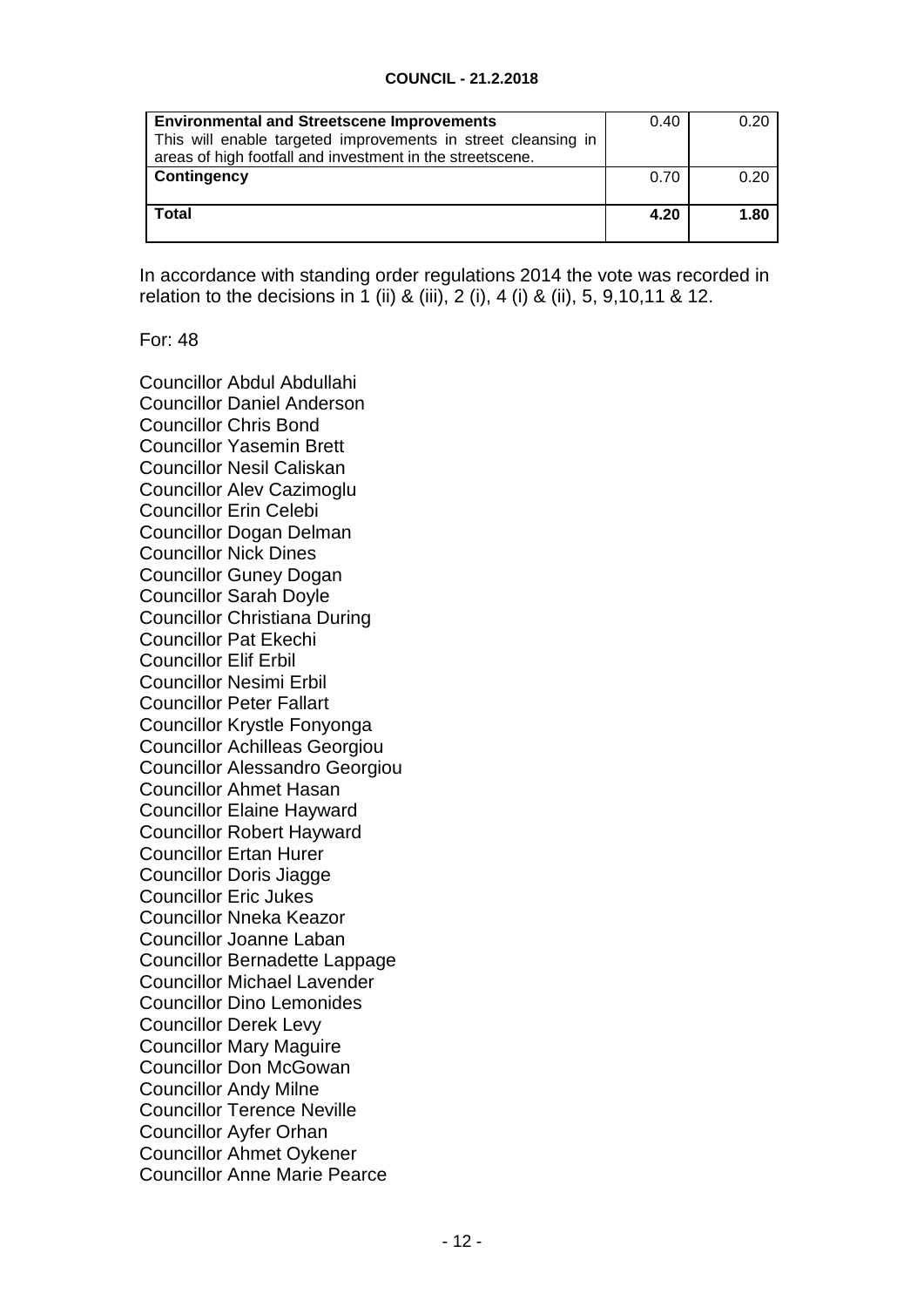Councillor Daniel Pearce Councillor Vicki Pite Councillor Michael Rye Councillor George Savva Councillor Toby Simon Councillor Alan Sitkin Councillor Edward Smith Councillor Claire Stewart Councillor Jim Steven Councillor Doug Taylor Councillor Glynis Vince

Against: 0 Abstentions: 0

The vote recorded in regard to recommendations: 2 (ii) & (iii), 3, 4 (iii), 6, and 8 was as follows:

For: 29

Councillor Abdul Abdullahi Councillor Daniel Anderson Councillor Chris Bond Councillor Yasemin Brett Councillor Nesil Caliskan Councillor Alev Cazimoglu Councillor Guney Dogan Councillor Sarah Doyle Councillor Christiana During Councillor Pat Ekechi Councillor Elif Erbil Councillor Nesimi Erbil Councillor Krystle Fonyonga Councillor Achilleas Georgiou Councillor Ahmet Hasan Councillor Doris Jiagge Councillor Nneka Keazor Councillor Bernadette Lappage Councillor Dino Lemonides Councillor Derek Levy Councillor Mary Maguire Councillor Ayfer Orhan Councillor Ahmet Oykener Councillor Vicki Pite Councillor George Savva Councillor Toby Simon Councillor Alan Sitkin Councillor Claire Stewart Councillor Doug Taylor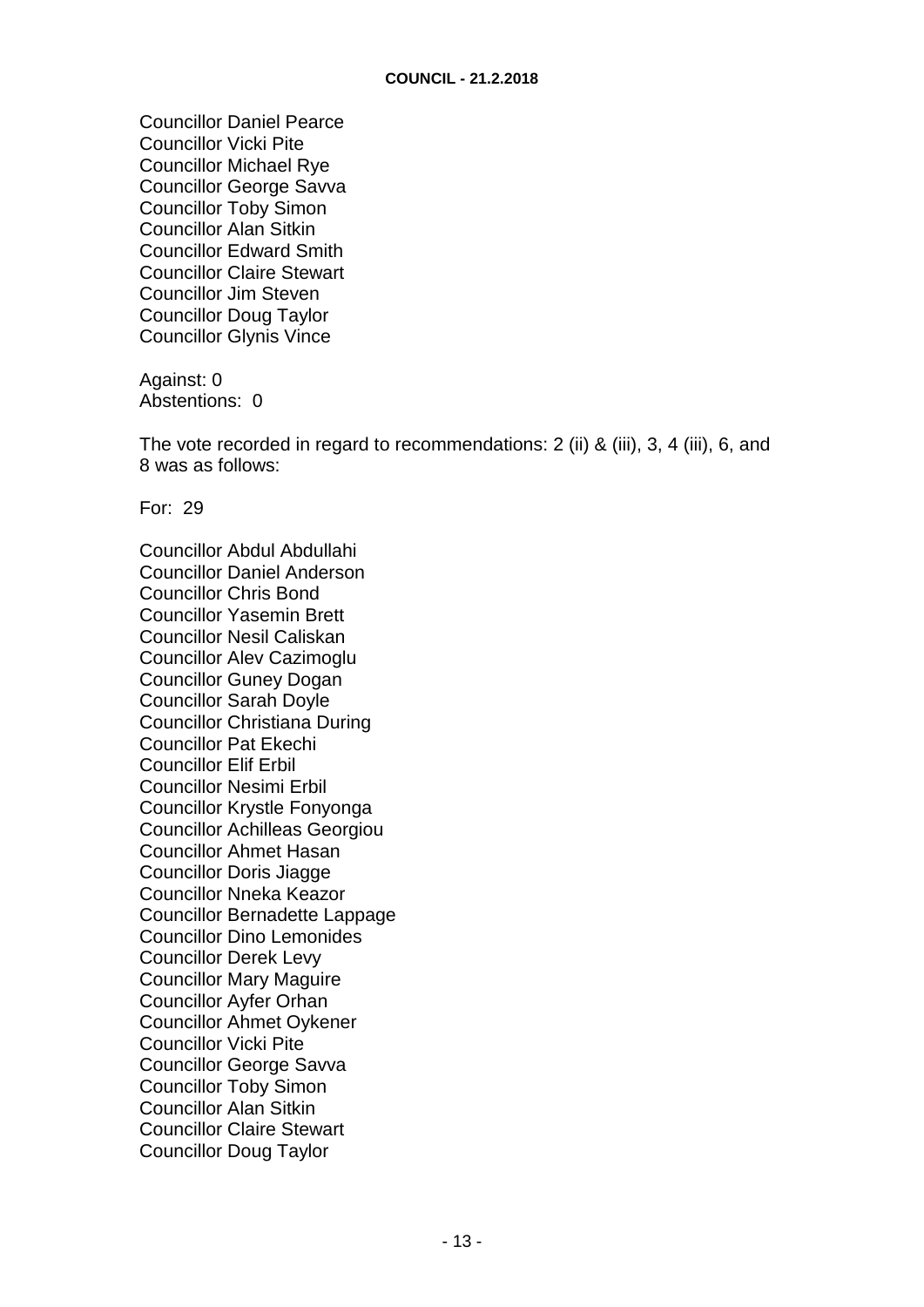Against: 0

Abstentions: 19

Councillor Erin Celebi Councillor Dogan Delman Councillor Nick Dines Councillor Peter Fallart Councillor Alessandro Georgiou Councillor Elaine Hayward Councillor Robert Hayward Councillor Ertan Hurer Councillor Eric Jukes Councillor Joanne Laban Councillor Michael Lavender Councillor Andy Milne Councillor Terence Neville Councillor Anne Marie Pearce Councillor Daniel Pearce Councillor Michael Rye Councillor Edward Smith Councillor Jim Steven Councillor Glynis Vince

The vote recorded in regard to recommendations: 1 (i) & 2.7 was as follows:

For: 29

Councillor Abdul Abdullahi Councillor Daniel Anderson Councillor Chris Bond Councillor Yasemin Brett Councillor Nesil Caliskan Councillor Alev Cazimoglu Councillor Guney Dogan Councillor Sarah Doyle Councillor Christiana During Councillor Pat Ekechi Councillor Elif Erbil Councillor Nesimi Erbil Councillor Krystle Fonyonga Councillor Achilleas Georgiou Councillor Ahmet Hasan Councillor Doris Jiagge Councillor Nneka Keazor Councillor Bernadette Lappage Councillor Dino Lemonides Councillor Derek Levy Councillor Mary Maguire Councillor Ayfer Orhan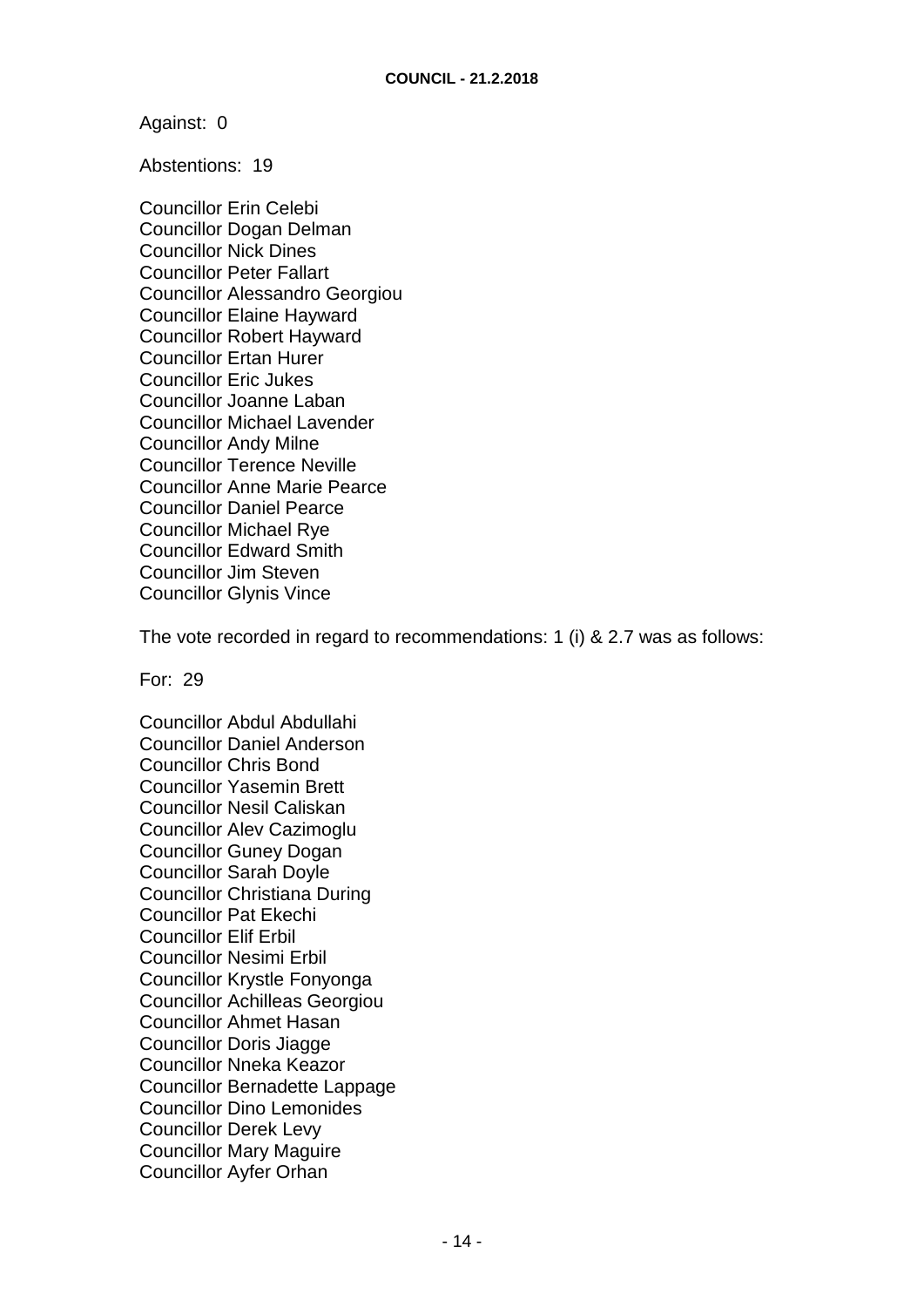Councillor Ahmet Oykener Councillor Vicki Pite Councillor George Savva Councillor Toby Simon Councillor Alan Sitkin Councillor Claire Stewart Councillor Doug Taylor

Against: 19

Councillor Erin Celebi Councillor Dogan Delman Councillor Nick Dines Councillor Peter Fallart Councillor Alessandro Georgiou Councillor Elaine Hayward Councillor Robert Hayward Councillor Ertan Hurer Councillor Eric Jukes Councillor Joanne Laban Councillor Michael Lavender Councillor Andy Milne Councillor Terence Neville Councillor Anne Marie Pearce Councillor Daniel Pearce Councillor Michael Rye Councillor Edward Smith Councillor Jim Steven Councillor Glynis Vince

Abstentions: 0

#### **8**

# **HOUSING REVENUE ACCOUNT (HRA) 30 YEAR BUSINESS PLAN, BUDGET 2018/19, RENT SETTING AND SERVICE CHARGES**

Councillor Oykener proposed and Councillor Lemonides seconded the report of the Chief Executive and Executive Director of Finance, Resources and Customer Services on the Housing Revenue Account (HRA) Business Plan Budget 18/19, Rent Setting and Service Charges. (Report No: 146)

#### **NOTED**

- 1. That the recommendations in the report had been endorsed and approved for recommendation onto Council by Cabinet on 14 February 2018.
- 2. Issues highlighted by the majority group: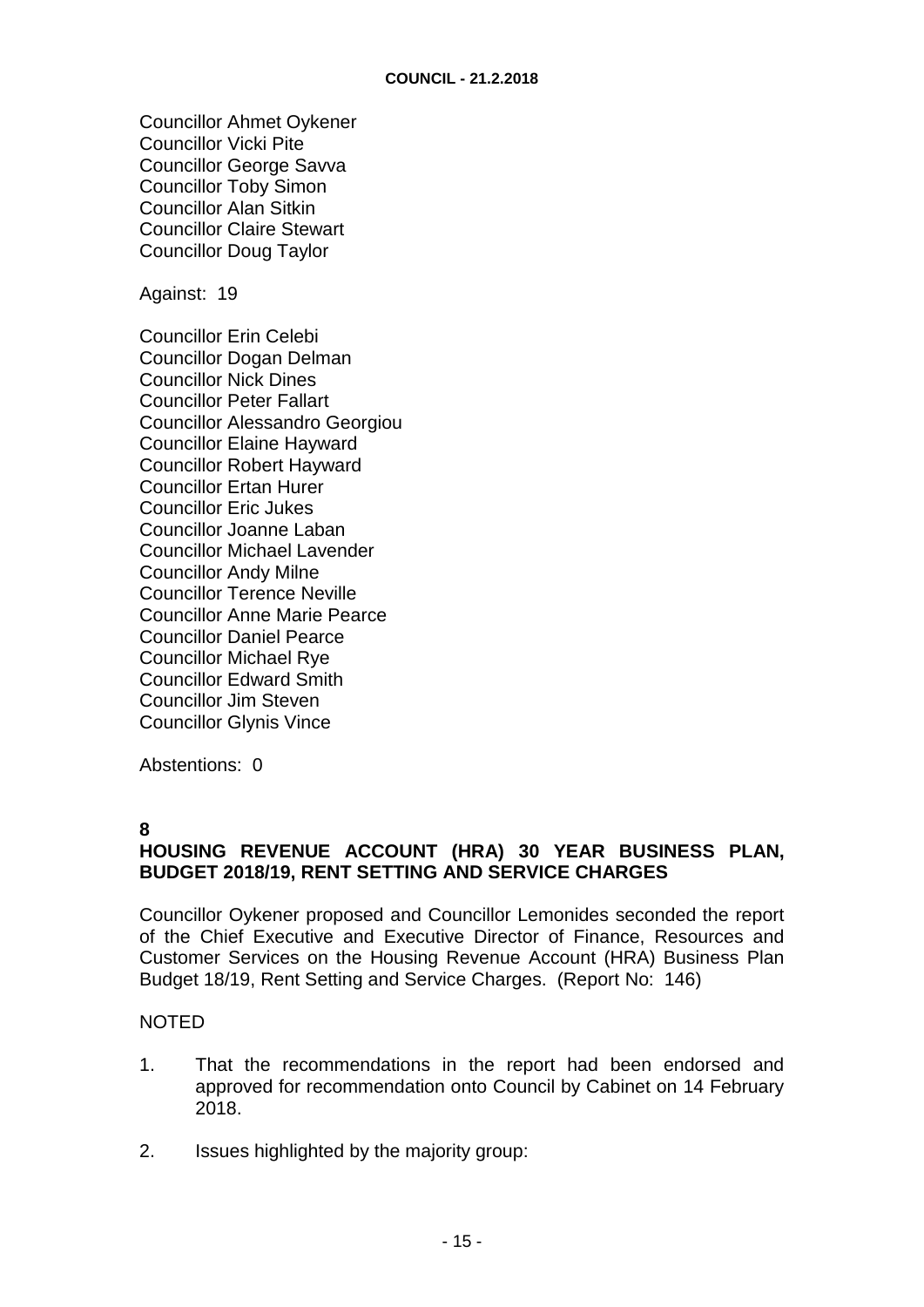- a. The report presents the Council's 30 year business plan, the revenue budget for 2018/9 the five year capital programme, the right to buy one to one receipts programme and the service charges for 2018/19.
- b. Resources are tightly constrained with only £8m headroom but the accounts were balanced, despite the lack of support from Government which had made setting the budget extremely difficult.
- c. The Housing Revenue Account had been affected by many new policy initiatives including the right to buy. The Council used to sell 8 properties a year and now sells 200. This year Enfield had managed to spend all its right to buy receipts although this had been complicated to achieve.
- d. Additional monies had been set aside in response to the Grenfell Tower disaster: £8.4m for sprinklers, which despite promises, the Government were refusing to fund. Efficiency savings of £333,000 had been found and a capital programme of £237m for 5 years proposed: including estate renewal schemes and major works.
- e. Rents had been reduced by 1% this year and would be again next year. From 2020 they would increase by 1%. Service charges had been recalculated and reduced in some cases. Because of the volatile energy market, electricity prices had been increased by 6% overall, gas by 3% and oil by 2%.
- f. Since he had been made aware of the issues at Joyce Avenue, Councillor Oykener had visited the properties, made it a top priority to identify the problems and ensured that works were currently being undertaken.
- g. Thanks to officers for navigating the unusual complexities to ensure that a balanced budget could be produced and navigating the 13 new government interventions, full details of which still have not been published, several elements being deferred, creating high risks to the HRA.
- h. Praise for the decisive and responsive leadership of Councillor Oykener.
- 3. Issues highlighted by the Opposition Group:
	- a. The need to recognise that the HRA was in a good financial position and the capital programme fully funded, thanks to the Government for listening and for their generosity in providing extra housing funds.
	- b. Concern that most of the receipts from right to buy were not being used to provide new stock, but on buying second hand homes.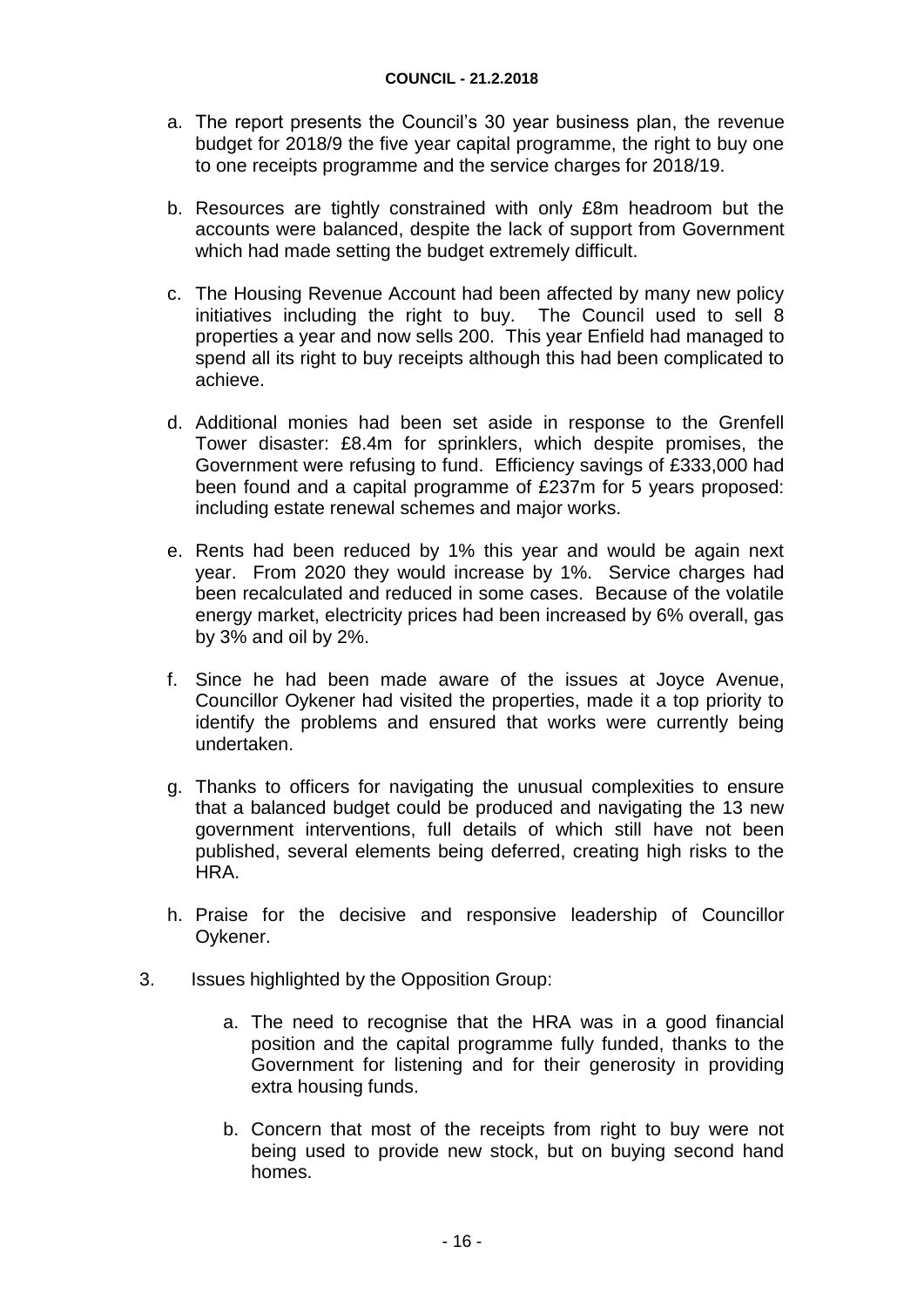- c. That the Grenfell Tower disaster was not a result of cost cutting by the London Borough of Kensington and Chelsea, but was more likely to have been caused because the materials used for cladding had not been properly tested. Any sprinklers installed would need to be maintained.
- d. Concern that setting up the Red Lion Homes Housing Association, as a special purpose vehicle, would not enable the Council to build more affordable housing any more easily than the Council could do so itself.
- e. To recognise that the reduction in rents for the poorest residents was due to the initiatives bought in by George Osbourne when he was Chancellor of the Exchequer.
- f. To acknowledge that the excessive delays to the small housing sites programme and the delays to major works, including at Joyce Avenue were not the sign of an efficient or caring administration or an effective way to run the Housing Revenue Account.
- 4. The response from the Cabinet Member for Housing and Housing Regeneration that the previous Conservative administration should be ashamed that they had done nothing about the small sites in the 8 years they had been in power. Labour had created a strategy, and started building: delays had been caused by the private sector failure. This Council has raised the profile of Council housing. On Joyce Avenue, they had apologised, and acknowledged that no one deserves to be treated badly. It was now a top priority.

Following the debate the recommendations in the report were agreed without a vote.

# **AGREED**

- 1. To approve the HRA 30-Year Business Plan
- 2. To approve the detailed HRA Revenue Budget for 2018/19
- 3. To approve the HRA Capital Programme and Right to Buy One for One receipts programme 2018/19 to 2022/23.
- 4. To note the social and affordable rent levels for 2018/19 for HRA.
- 5. To approve the level of service charges for 2018/19 for those properties receiving the services.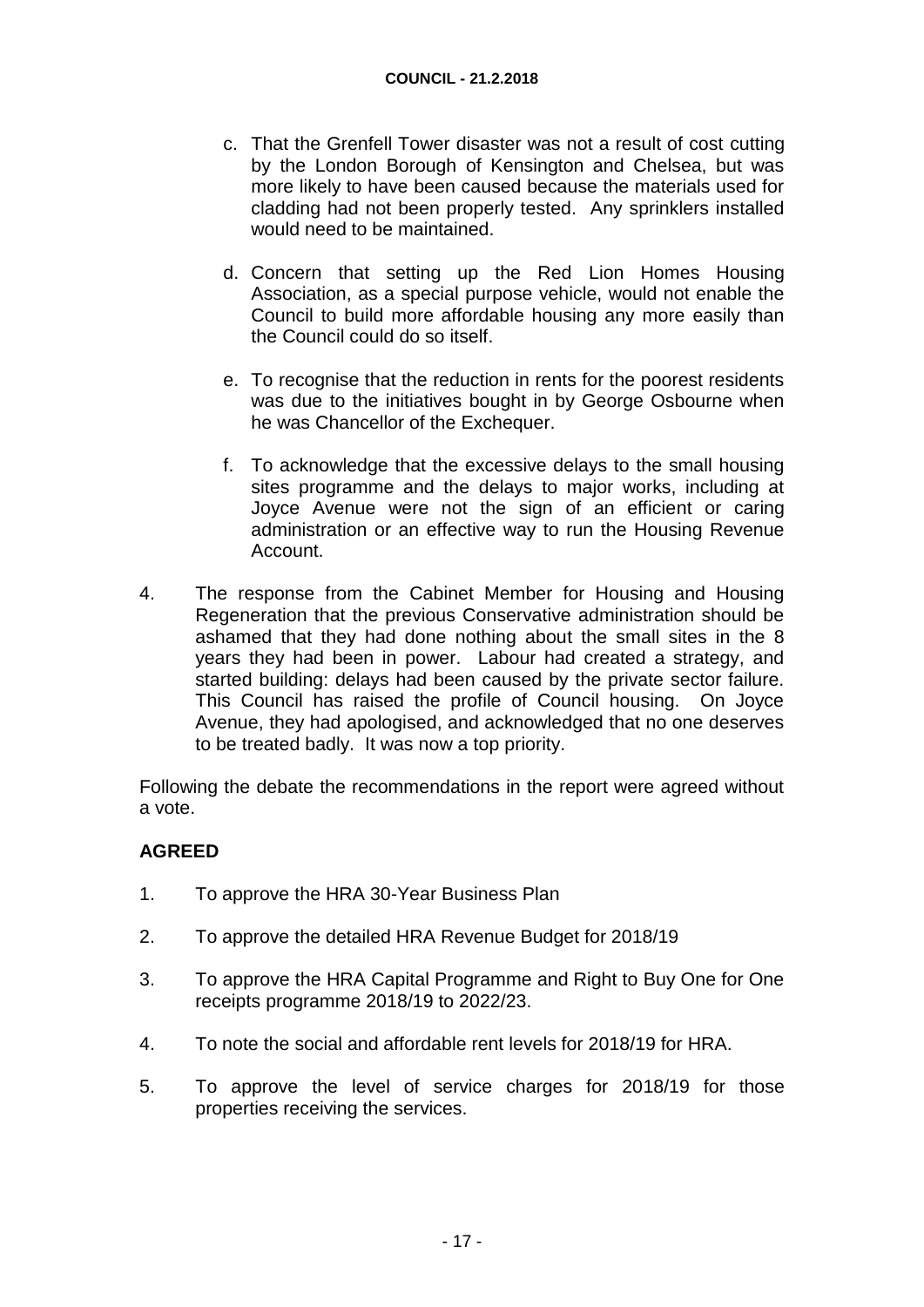- 6. To note the heating charges for 2018/19 for those properties on communal heating systems and the change in procuring the Landlord electric contract
- 7. To approve the proposals for increases in garages and parking bay rents
- 8. To delegate authority to the Cabinet member for Housing and the Chief Executive to approve tenders for Major Works in order that contracts can be let and works carried out more efficiently.

#### **9 HOUSING GATEWAY ANNUAL REPORT 2016/17**

Councillor Achilleas Georgiou proposed and Councillor Oykener seconded the Housing Gateway Annual Report 2016-17 from the Executive Director Finance, Resources and Customer Services. (Report No: 139)

## NOTED

- 1. The report was considered in conjunction with Report No: 141 on the part 2 agenda.
- 2. That the report was also considered by Cabinet at their meeting on 24 January 2018.
- 3. The issues highlighted by the Majority Group:
	- a. The Council were concerned to do the right thing in housing and to make sure that the residents were kept safe. That was why the Council had agreed to find the money to bring in the safety measures arising as a result of the Grenfell disaster. Unlike the Government.
	- b. Housing Gateway had been a great success and had benefited Council Tax players and residents in temporary accommodation. Through Housing Gateway, the Council had been able to provide secure cost efficient local housing, instead of placing people in expensive temporary nightly paid accommodation. They had set an exemplary standard for others to follow.
	- c. 418 units had been provided and the Council had saved £2.5m to date
	- d. The Government were failing to do enough to provide adequate housing. This administration had found a way to buy properties in Enfield to enable Enfield people to live in Enfield. The model works and many other authorities are now coming to Enfield to find out how they can set up similar schemes.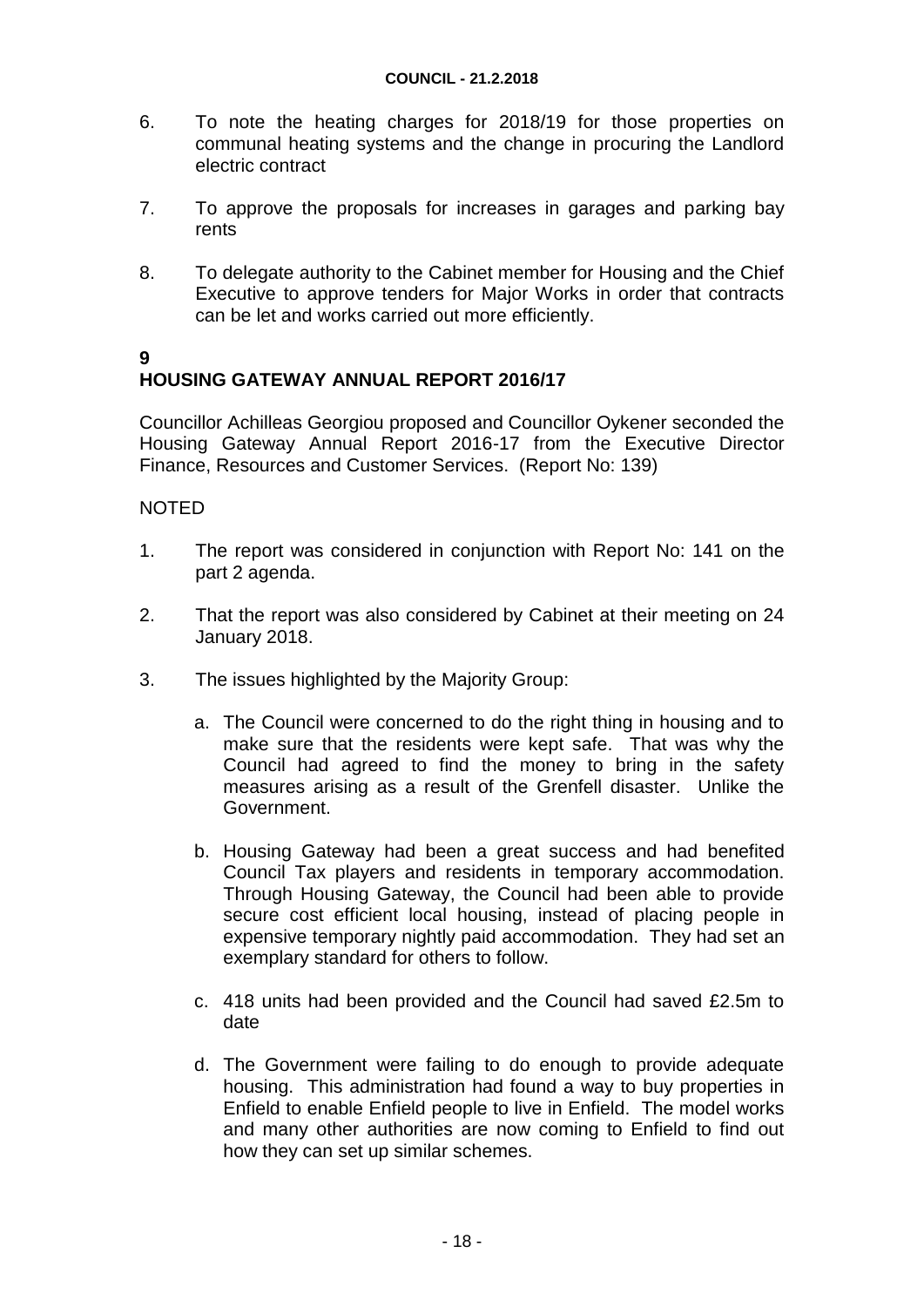- 4. The issues highlighted by the Opposition:
	- a. The view that Housing Gateway had been a disastrous and embarrassing failure. That it would not address the needs of the more than 3,000 residents in temporary housing, a huge problem.
	- b. Concern that £2.5m over 4 years had been spent and paid for by borrowing.
	- c. Concern that less than was originally anticipated would be realised. Cost pressures were increasing and the savings were paltry.
	- d. Concern about the impact on first time buyers who were struggling and unable to raise the massive deposits needed to buy a property. They could not compete with the buying power of the Council and were rapidly being squeezed out of the housing market.
	- e. Instead the Council ought to be building more homes and ensuring that private developers build their share or housing people in cheaper areas outside London.
- 5. The response of the Deputy Leader that the scheme was a success and he would like to hear what the Opposition would do instead. Would they sell the properties and make people homeless? Councils can't build and the Government would not lift the borrowing cap.

**AGREED** to note the contents of the Housing Gateway Annual Report 2016- 17.

## **10 CHANGE IN THE ORDER OF BUSINESS**

Councillor Stewart moved and Councillor Ekechi seconded a proposal under paragraph 2.2(B) of the Council procedure rules to change the order of items on the agenda to take the following motions in the following order:

- 10.3 Motion in the name of Councillor Taylor
- 10.6 Motion in the name of Councillor Taylor
- 10.10 Motion in the name of Councillor Orhan

The change in the order was agreed without a vote.

The minutes reflect the order of the meeting.

**11 MOTIONS**

**Motion 10.3**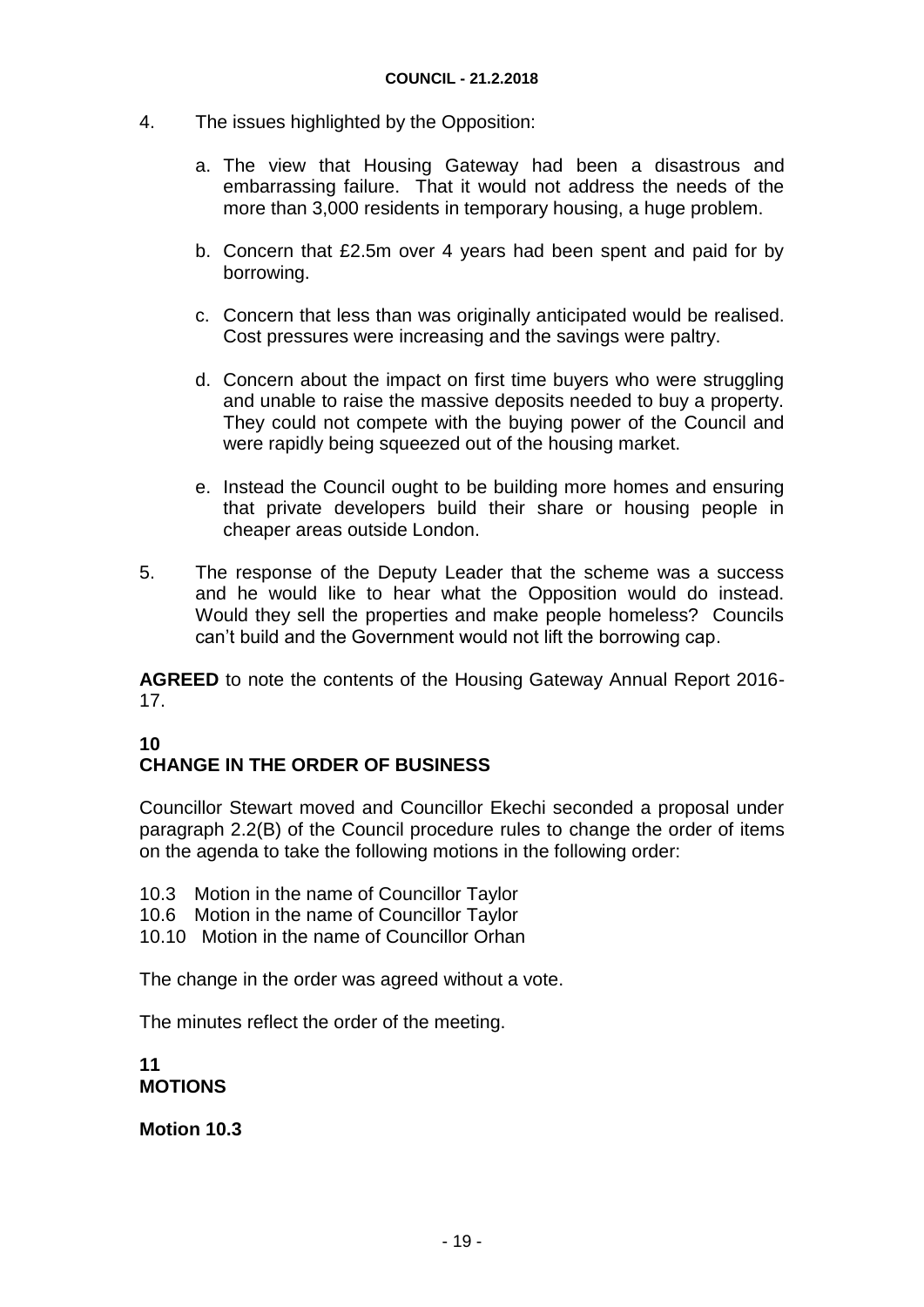Councillor Taylor moved and Councillor Maguire seconded the following motion:

"Council notes the decision to issue a Section 114 notice banning Northamptonshire from engaging any new expenditure. Council notes all Councils, including Enfield, are suffering from persistent cuts in funding and instructs the Leader of the Council and Leader of the Opposition to put in writing to the Prime Minister, in the strongest terms, our view that there should be no more cuts."

Councillor Laban moved an amendment seconded by Councillor Hurer to change the final part of the last sentence of the motion to read: "that there should be fairer funding for the London Borough of Enfield" removing the words "that there should be no more cuts".

Following a debate on the motion and the amendment the amendment was put to the vote and not agreed with the following result:

For: 16 Against: 26 Abstentions: 0

The substantive motion was then put to the vote and agreed with the following result:

For: 26 Against: 16 Abstentions: 0

#### **Motion 10.6**

Councillor Taylor moved and Councillor Levy seconded the following motion:

"Council notes the importance of the NHS to Enfield residents and its requirement for adequate funding in this the 70th year of its foundation."

Following the debate, the motion was agreed unanimously.

#### **Duration of the time allowed for motions.**

The Mayor advised, at this stage of the meeting, that the time available for motions had now elapsed so Council Procedure Rule 9 would apply.

Motions 10.1, 10.2, 10.4, 10.5, 10.7, 10.8, 10.9 and 10.10 lapsed under the guillotine.

# **12**

# **COUNCILLOR QUESTION TIME**

#### **1. Urgent Questions**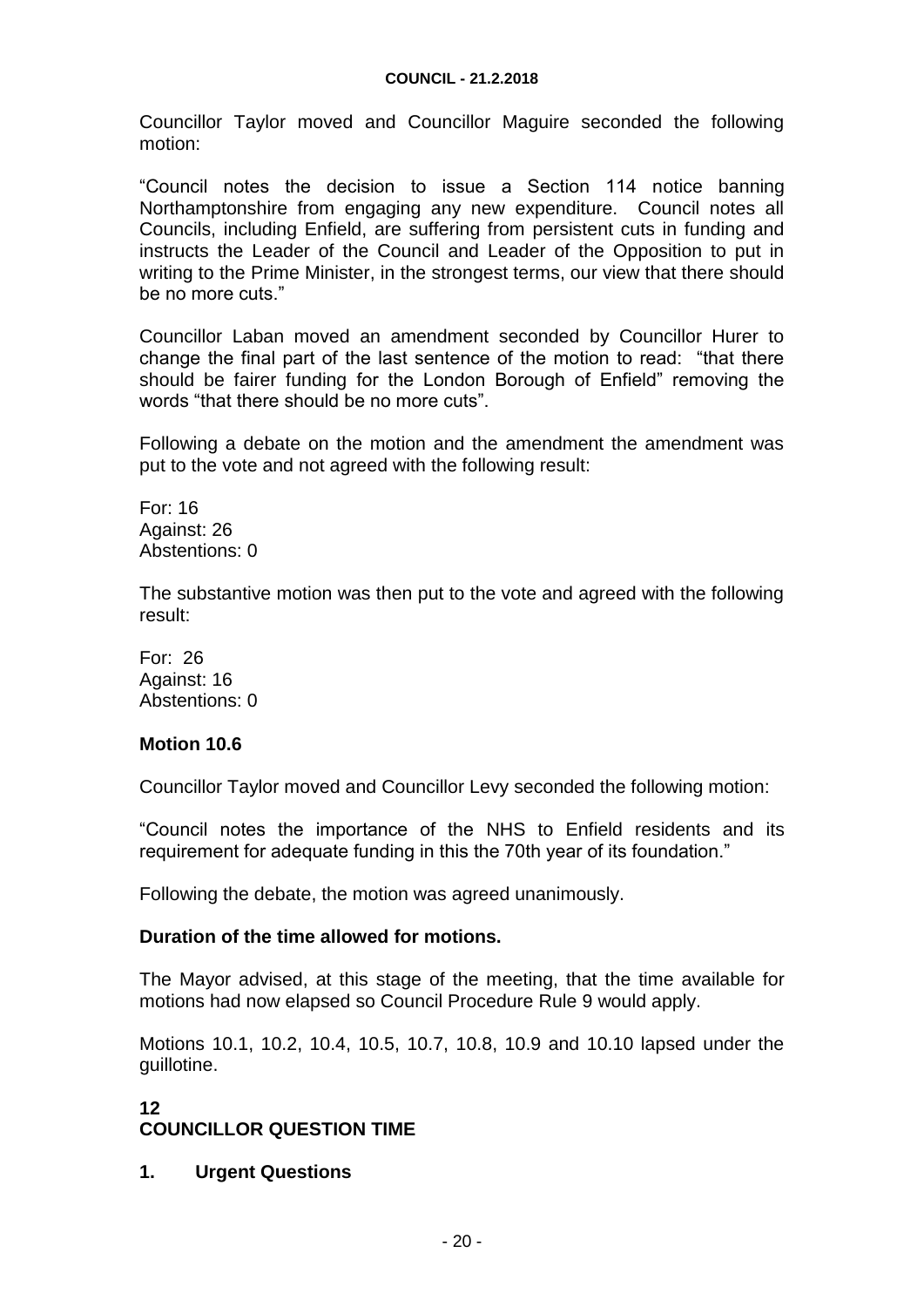The Mayor had agreed to accept the urgent question below:

## **Question from Councillor Nesimi Erbil to Councillor Taylor, Leader of the Council**

"Over the last 2 days there have been reports that the Syria army will now join Kurdish forces to repel the Turkish offensive in Afrin, Syria. The Syria war continues to escalate, risking even more deaths in a country that has already been torn apart since 2011. Many residents in Enfield have Kurdish and Alevi heritage. They are deeply concerned about the situation in Syria and the plight of the Kurdish people.

Will the Leader of the Council write to the Foreign Secretary to ask what action the British Government is taking to help de-escalate the situation in Northern Syria?"

# **Reply from Councillor Taylor**

"I will discuss with the Cabinet Member for Community, Arts & Culture and pass on to the Foreign Secretary the question you have raised tonight."

# **2. Questions by Councillors**

NOTED the forty questions on the Council agenda and the written responses provided by the relevant Cabinet Members.

# **13**

# **DURATION OF TIME ALLOWED FOR THE COUNCIL MEETING**

The Mayor advised, at this stage of the meeting, that the time available to complete the agenda had now elapsed so Council Procedure Rule 9 would apply.

NOTED that in accordance with Council Procedure Rule 9 (page 4-8 – Part 4), the remaining items of business on the Council agenda were considered without debate.

# **14**

# **COMMITTEE MEMBERSHIP**

**AGREED** to confirm the following changes to committee memberships

- Planning Committee Councillor Guney Dogan to fill the vacancy created by the resignation of Councillor McGowan
- Local Pension Board Councillor Ayfer Orhan to fill the vacancy created by the resignation of Councillor McGowan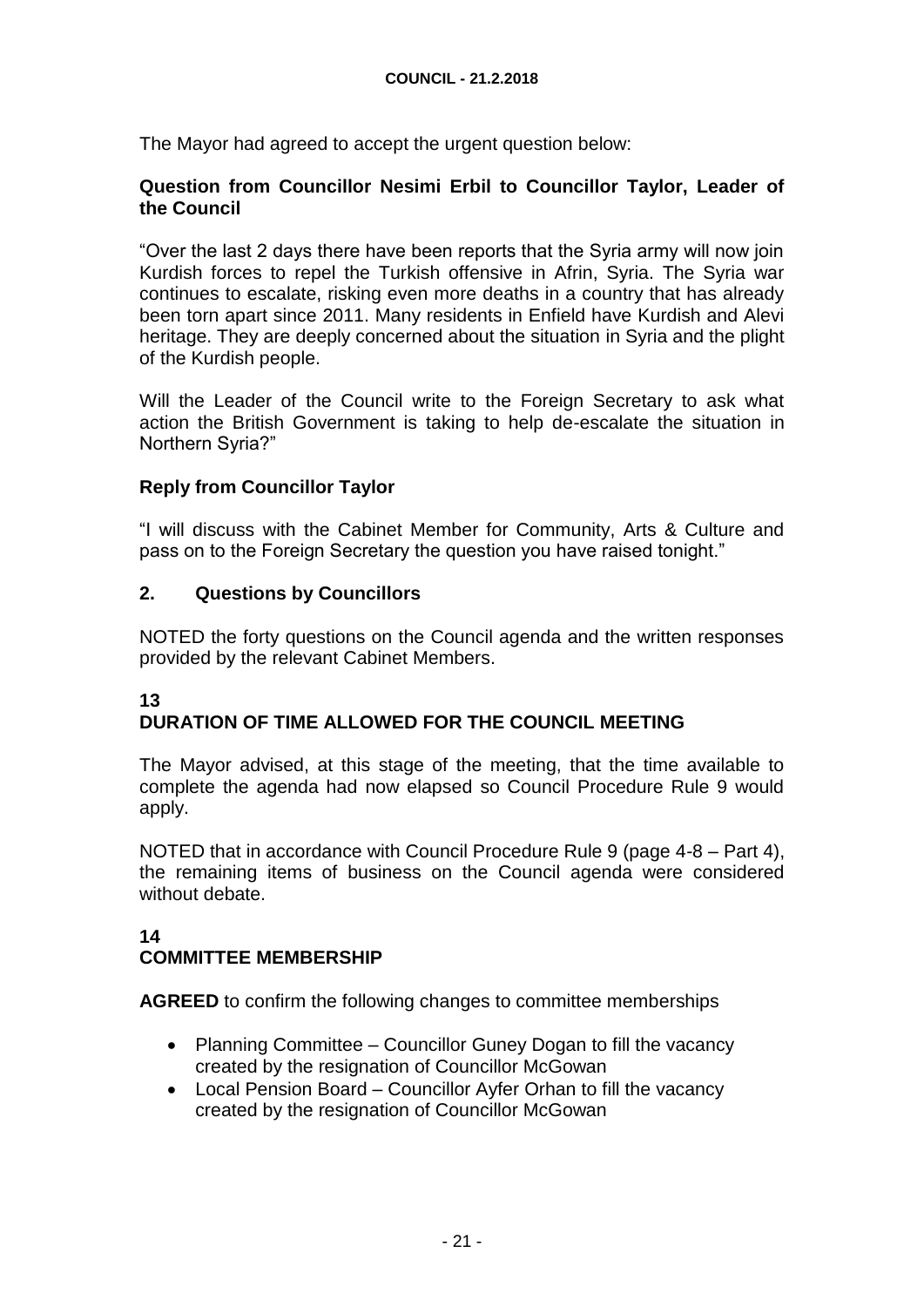#### **15 NOMINATIONS TO OUTSIDE BODIES**

There were no changes to the nominations on outside bodies.

#### **16 CALLED IN DECISIONS**

None received.

# **17 DATE OF NEXT MEETING**

NOTED that the next ordinary Council meeting would take place on Wednesday 21 March 2018 at 7pm.

## **18 EXCLUSION OF PRESS AND PUBLIC**

**AGREED** in accordance with Section 100(A) of the Local Government Act 1972 to exclude the press and public from the meeting for consideration of Item 17 listed on Part 2 of the agenda on the grounds that it involves the likely disclosure of exempt information as defined in Paragraph 3 (information relating to the financial or business affairs of any particular person (including the authority holding that information) of Part 1 of Schedule 12A to the Act (as amended by the Local Government (Access to Information) (Variation) Order 2006).

#### **19**

#### **BUDGET REPORT 2018/19 AND MEDIUM TERM FINANCIAL PLAN 2018/19 TO 2021/22**

RECEIVED the report of the Executive Director of Finance, Resources and Customer Services seeking approval, as part of the 2018/19 Budget and Medium Term Financial Plan to fees and charges. (Report No: 145A)

#### NOTED

- 1. The report was considered in conjunction with Report No: 152A on the part 1 agenda.
- 2. The recommendation set out in the report was endorsed and recommended for approval to Council at the Cabinet meeting held on 14 February 2018.

**AGREED** the pest control, commercial waste, schedule 2 waste, clinical waste, planning pre-application service, parks events and outdoor facilities, people transport services, fleet services fees and charges for Environmental Services; as well as the schools health & safety charges and print services charges within the Chief Executive's Department and also the safe &